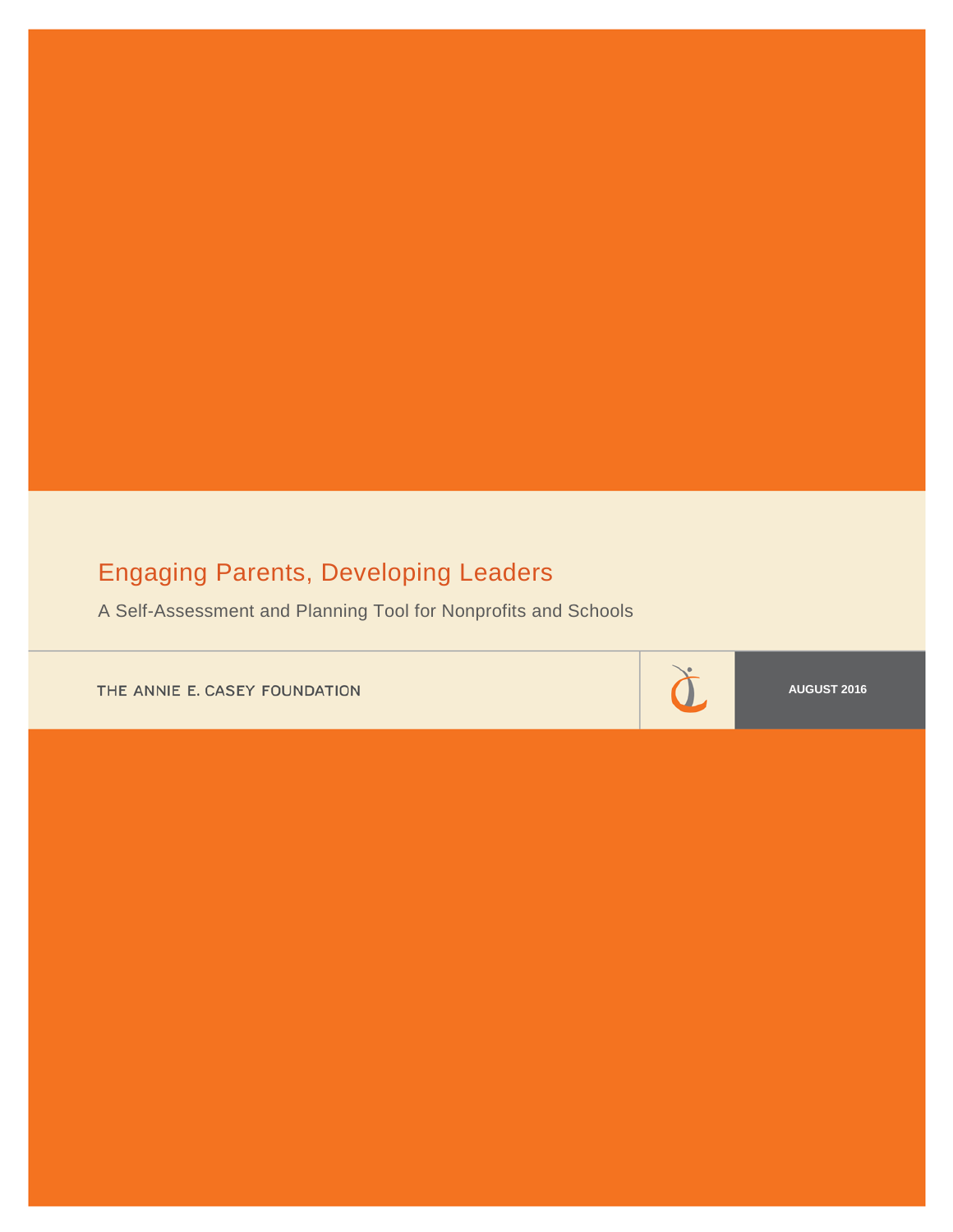## **Prepared for the Annie E. Casey Foundation by Shelley Waters Boots, Gary Romano and Gail Hayes**

The Annie E. Casey Foundation is a private philanthropy that creates a brighter future for the nation's children by developing solutions to strengthen families, build paths to economic opportunity and transform struggling communities into safer and healthier places to live, work and grow. For more information, visi[t www.aecf.org.](http://www.aecf.org/)

© 2016 The Annie E. Casey Foundation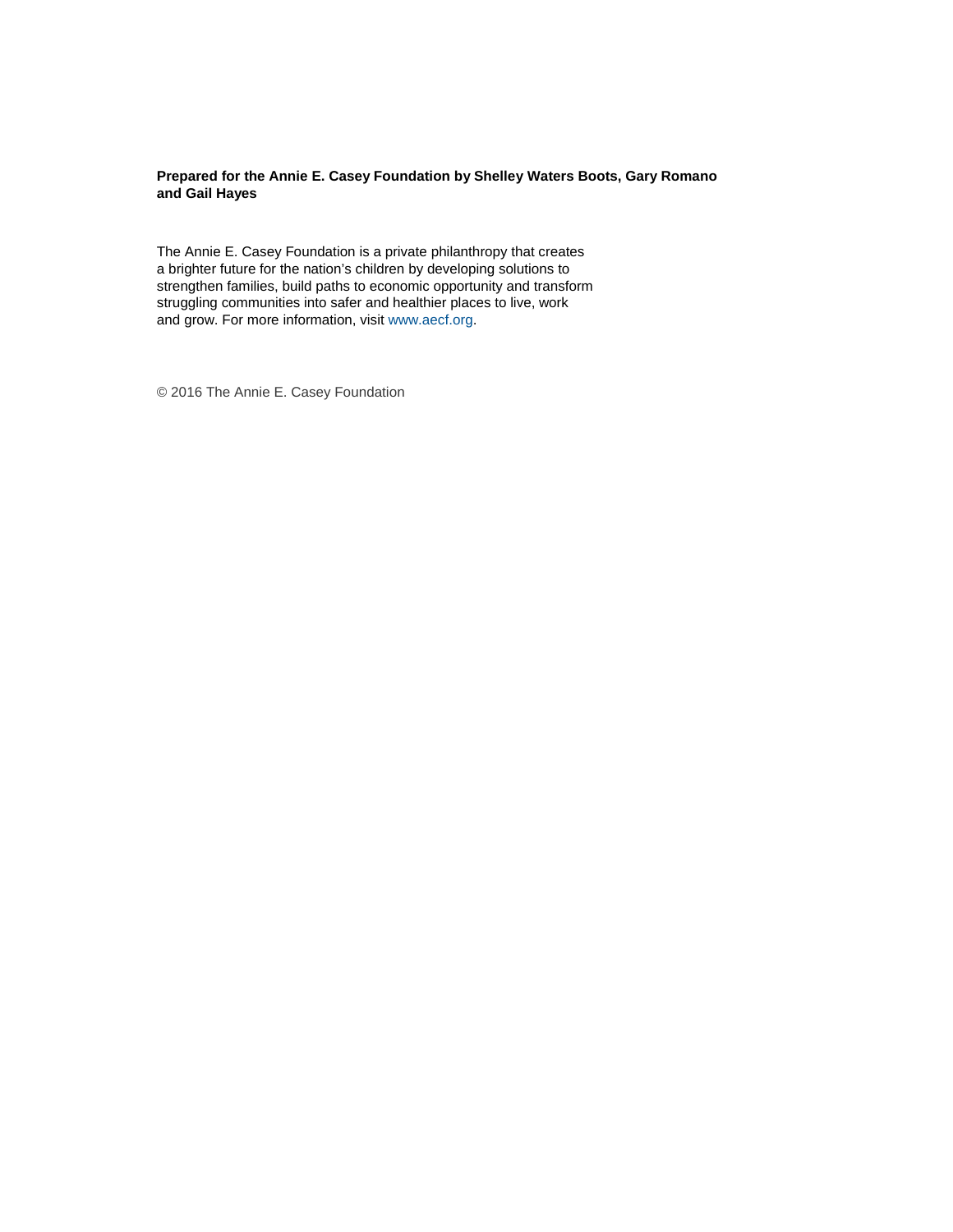# **Contents**

| Introduction                                               | 4  |
|------------------------------------------------------------|----|
| <b>How to Use This Tool</b>                                | 6  |
| The Assessment Tool                                        | 10 |
| Building a Culture of Respect,<br>Inclusion and Equity     | 10 |
| Coaching Parents                                           | 12 |
| <b>Forming Partnerships</b><br><b>With Parents</b>         | 14 |
| <b>Partnering With Others</b><br>to Serve the Whole Family | 16 |
| <b>Assessing Your Results</b>                              | 18 |
| <b>Endnotes</b>                                            | 33 |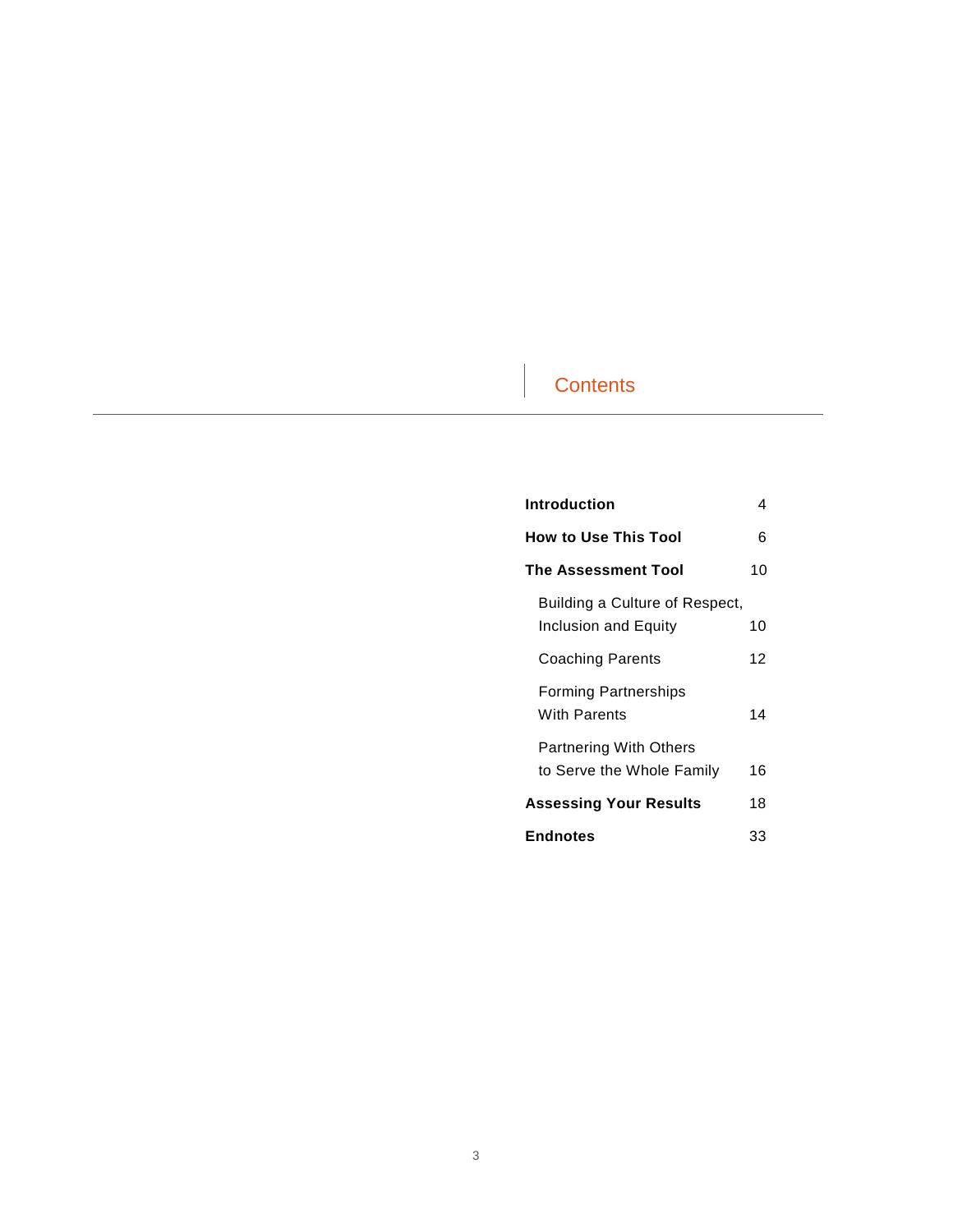# Introduction

Parents have the greatest stake in their children's well-being and are invaluable partners for organizations striving to improve the lives of kids and families. Many community nonprofits and schools seek ways to better engage families and help them foster child development. These organizations want to more effectively reach parents,<sup>[1](#page-32-0)</sup> provide services they need and want and make sure they have the tools and skills necessary to support their kids.

Organizations aim to work with parents in a number of ways. A simple but powerful framework is to consider four categories based on an organization's focus — or the entry door through which organizations come to work with parents. Organizations often begin with different goals. Some seek to build the skills of families, working to influence parenting and the interactions between adults and children. Others strive to deepen a family's engagement with a program or organization, working to influence parental behaviors and interactions with programs and institutions serving their children. Organizations also aim to build the overall capacity of families, often providing the tools and resources they need to achieve financial stability and foster their children's development. Finally, some focus on building family advocacy and leadership skills, strengthening parents' ability to advocate and change public systems on behalf of themselves and their children.

To be sure, many organizations focused on improving the lives of families and children work in several of these areas at the same time. In fact, they may span one or more of these categories; using one category as an entry point typically leads a family to services in another category. Family engagement is a dynamic field with lessons spanning many of these areas.

Yet we know that leaders seeking to improve family engagement and parent participation in programs often face several challenges, including knowing where to start and figuring out which among the myriad possible approaches and strategies to undertake. Indeed, most organizations fall on a continuum when it comes to parent engagement, doing some things really well and needing improvements in other areas. Most leaders struggle to find time to assess what is working and determine the best next step.

This tool aims to address these challenges by enabling a variety of nonprofit leaders to assess their organization's family engagement and capacity-building activities. It also provides suggestions on realistic next-step strategies. We have grounded all of the provided suggestions in proven or promising practices identified through extensive research by the Annie E. Casey Foundation, as well as insights from leading organizations and parents themselves.

This tool is also informed by the Foundation's commitment to ensuring [racial equity and inclusion](http://www.aecf.org/race4results) and our investments to create opportunities for low-income families throug[h two-generation](http://www.aecf.org/resources/creating-opportunity-for-families)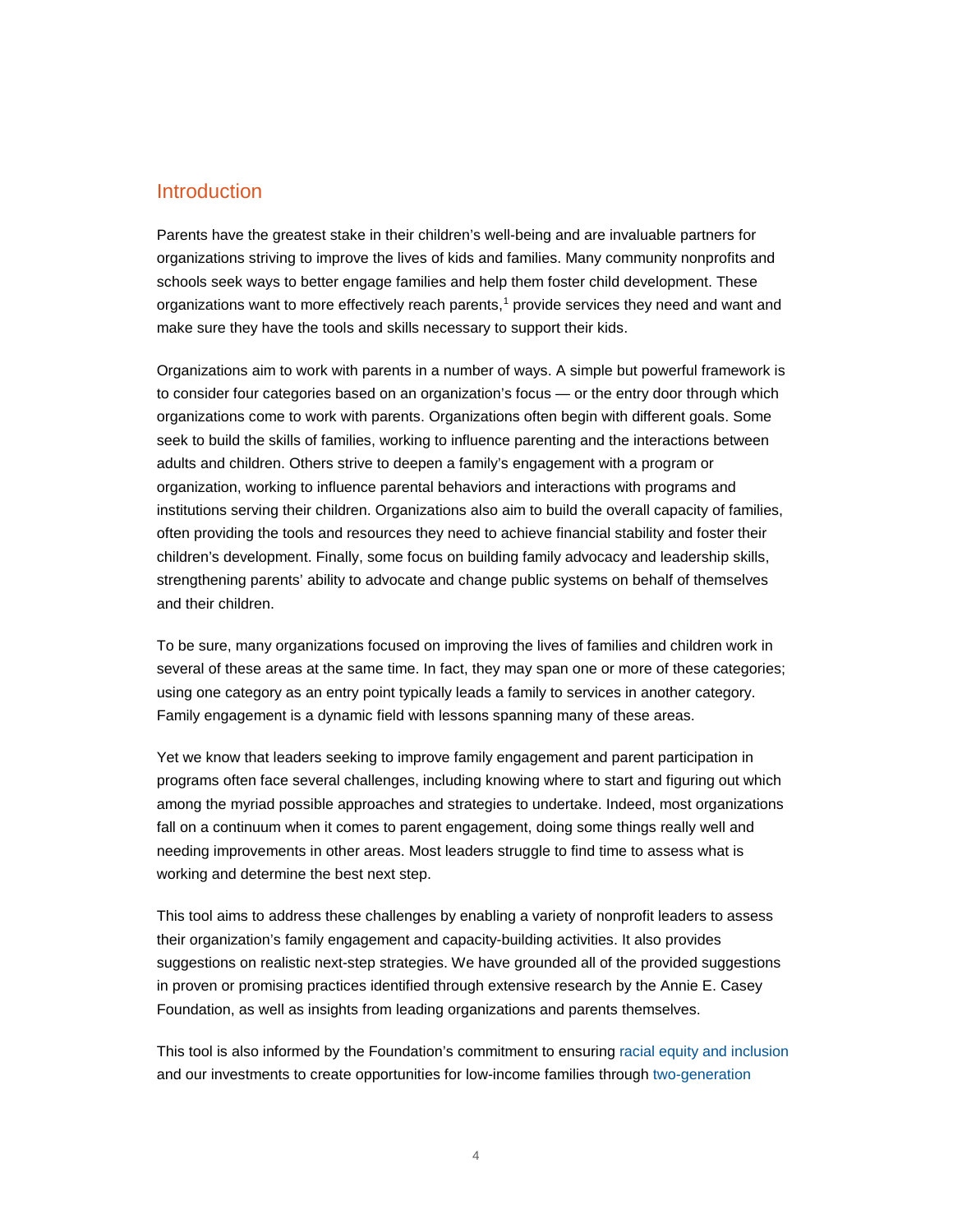[approaches,](http://www.aecf.org/resources/creating-opportunity-for-families) which address the needs of children and parents at the same time so that both can succeed.

In addition, we recognize that parents are by no means a homogenous group and come from various perspectives and contexts — from young parents to grandparents raising grandchildren to parents of children with special needs to those who are immigrants or refugees. Parent engagement strategies should factor in each family's strengths and characteristics, rather than applying the same approach to all.

This resource represents a collaborative effort to take the best information from a variety of sources and develop a tool that could be used among organizations advancing two-generation approaches to address the needs of families. Gary Romano of Civitas Strategies and Shelley Waters Boots of SWB Strategic Solutions drafted the tool. Gail Hayes, former director of the Casey Foundation's Atlanta Civic Site team, was an integral thought leader on this project, providing important insights on content and framing throughout the development of the tool and conducting pilot tests with staff and parents at two organizations. Patrice Cromwell provided overall leadership for the project with input and assistance from a number of Foundation colleagues, including Leah Austin, Rosa Maria Castañeda, Kweku Forstall, Arin Gencer, Bob Giloth, Cindy Guy, Patrick Hain, Gena O'Keefe, Irene Lee, Amoretta Morris, Kimberly Spring, Nonet Sykes, Danielle Torain and T'Pring Westbrook. Expert advisors and consultants Karen Murrell and Kellie Magnuson provided additional input and advice.

Finally, as the Foundation developed this tool, we collaborated with LaShawn Chatmon and Hugh Vasquez of the National Equity Project, a nonprofit that provides coaching on advancing equity in schools, communities and organizations. They assisted in a team review of the tool to ensure it provided leading practices and clear language around inclusion and equity, in addition to helping articulate Casey's goals for working with families using a racial equity lens. The Foundation outlined five key principles — integrated into this tool — that we aim to bring to all of our work:

- 1. We believe in engaging families based on their strengths.
- 2. We believe in the primacy of parent, family and community voice.
- 3. We believe in and foster co-creation and co-ownership of solutions.
- 4. We acknowledge that there are institutional, systemic and structural barriers that perpetuate inequity.
- 5. We commit to transparency and to sharing accountability for the results we seek.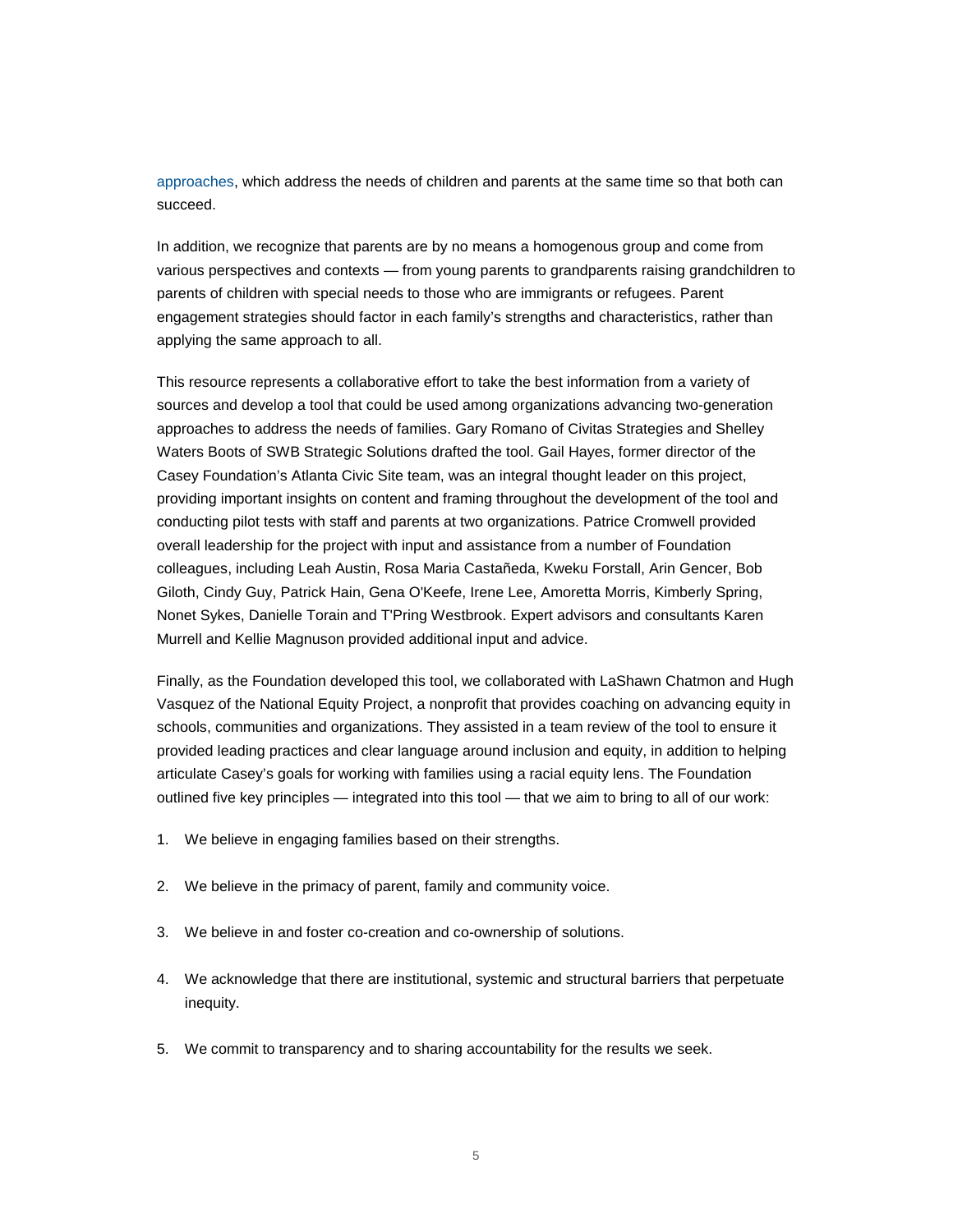# How to Use This Tool

## **STEP 1: GATHER AT LEAST FIVE PEOPLE FROM YOUR ORGANIZATION**

This tool is primarily for staff — including leadership — of family-serving organizations. We recommend teams going through the assessment include your executive director, principal or chief executive officer. Perspectives from frontline staff are also important to assess. Finally, we strongly recommend you include input from at least two parents or caregivers, especially on how they experience the first three domains, as their perspectives are crucial and might differ from staff and leadership. Getting through the tool should only take about three hours, but for larger groups, you may want to plan on four hours to ensure everyone has time to talk about his or her answers.

# **STEP 2: ENGAGE IN AN INTERACTIVE GROUP EXERCISE TO ANSWER THE QUESTIONS IN THE FOUR DOMAINS**

From a review of parent engagement literature, extensive one-on-one interviews with more than 40 leaders in the field, meetings with key parent engagement leaders and three focus groups of parents about this evolving field, several themes emerged. We identified four key areas of work that consistently appear when organizations effectively and authentically engage parents. These four domains represent critical aspects of parent engagement and building the organizational capacity needed to better serve parents. They specifically address the way your organization:

- 1. **Builds a culture of respect, inclusion and equity** to help shape all of the work your organization does with families. Lifting up racial equity is the first step in creating an organizational environment and culture that respects all families.
- 2. **Coaches parents on their competence and confidence in their roles,** working with parents instead of simply imparting information, and communicating and interacting with them in ways that build their confidence in their ability to address challenges themselves.
- 3. **Listens to and collaborates with parents,** from how you design programs and communicate with parents and caregivers to how you engage them in the leadership of the organization itself.
- 4. **Works with other organizations and communities to benefit parents** by not only helping parents navigate the system but also coordinating and collaborating with other organizations and government agencies to streamline programs and services and maximize the resources you have for families.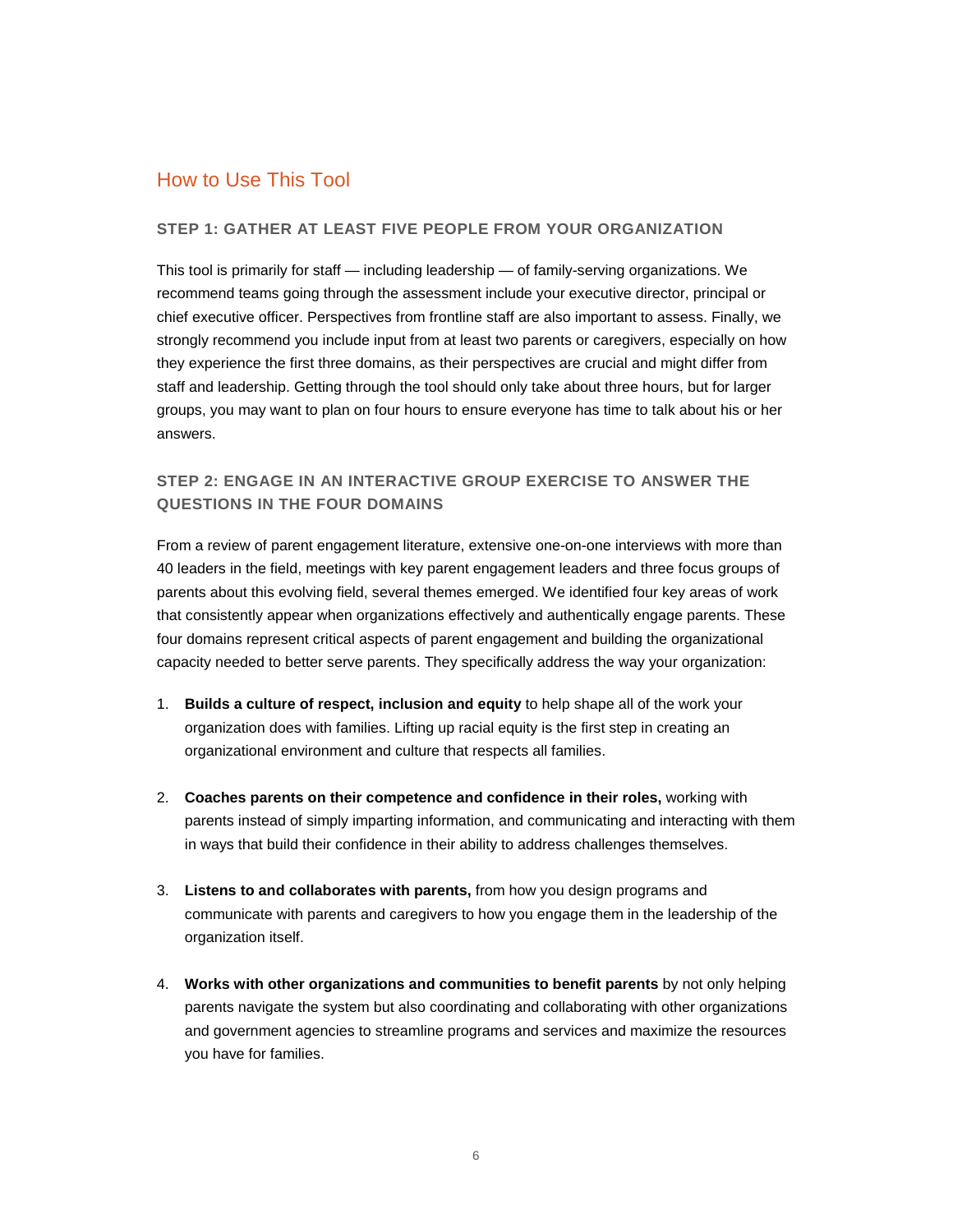For each domain, we have organized the questions into three levels of how well your organization functions in each area, with the intention that the questions largely build toward increased engagement. The levels are primarily designed to help you quickly understand how to assess what you currently do and identify how to move your organization toward deeper engagement with parents that ultimately enables them and their children to thrive. To be sure, the levels are grouped and ordered subjectively. Still, the questions in each area serve to help organizations gauge where they have more work to do and acknowledge their areas of strength and improvement across each domain.

The sequencing of the domains is also important. The first, which focuses on building a culture of respect, inclusion and equity, acknowledges this foundational step is essential to all parent engagement efforts and activities. It recognizes that parents — and their particular experiences and realities — should be the guide for any organization looking to improve practices and policies and truly engage with parents as key partners. If you only have time to tackle one domain, we recommend this be your organization's top priority.

The second area is about coaching parents as they build their parenting skills and confidence. This area is a critically important step in helping families feel empowered in their own abilities and see their role in finding success for themselves. Moving from a case-management and serviceprovider orientation to co-creator with a coaching approach is a central theme of these organizational questions.

Third, as organizations go deeper in forming partnerships with parents, they begin to orient their leadership, staff and culture to allow parents to help shape and lead the work. Finding ways to build in partnerships with families as part of the myriad programs, funding sources and reporting requirements can be a challenge. We highlight here how organizations have successfully developed these partnerships while still meeting program mandates.

### Domain 1: Building a Culture of Respect, Inclusion and Equity

- Level 1: Organization takes the first important steps in creating an organization committed to promoting racial equity.
- Level 2: Organization goes deeper and takes more steps to foster racial equity.
- Level 3: Organization excels at creating a racially inclusive organization for parents.

#### Domain 2: Coaching Parents on Competence and Confidence

- Level 1: Organization works on solid ideas to build parenting skills and confidence.
- Level 2: Organization goes deeper in coaching parents and providing parent leadership opportunities.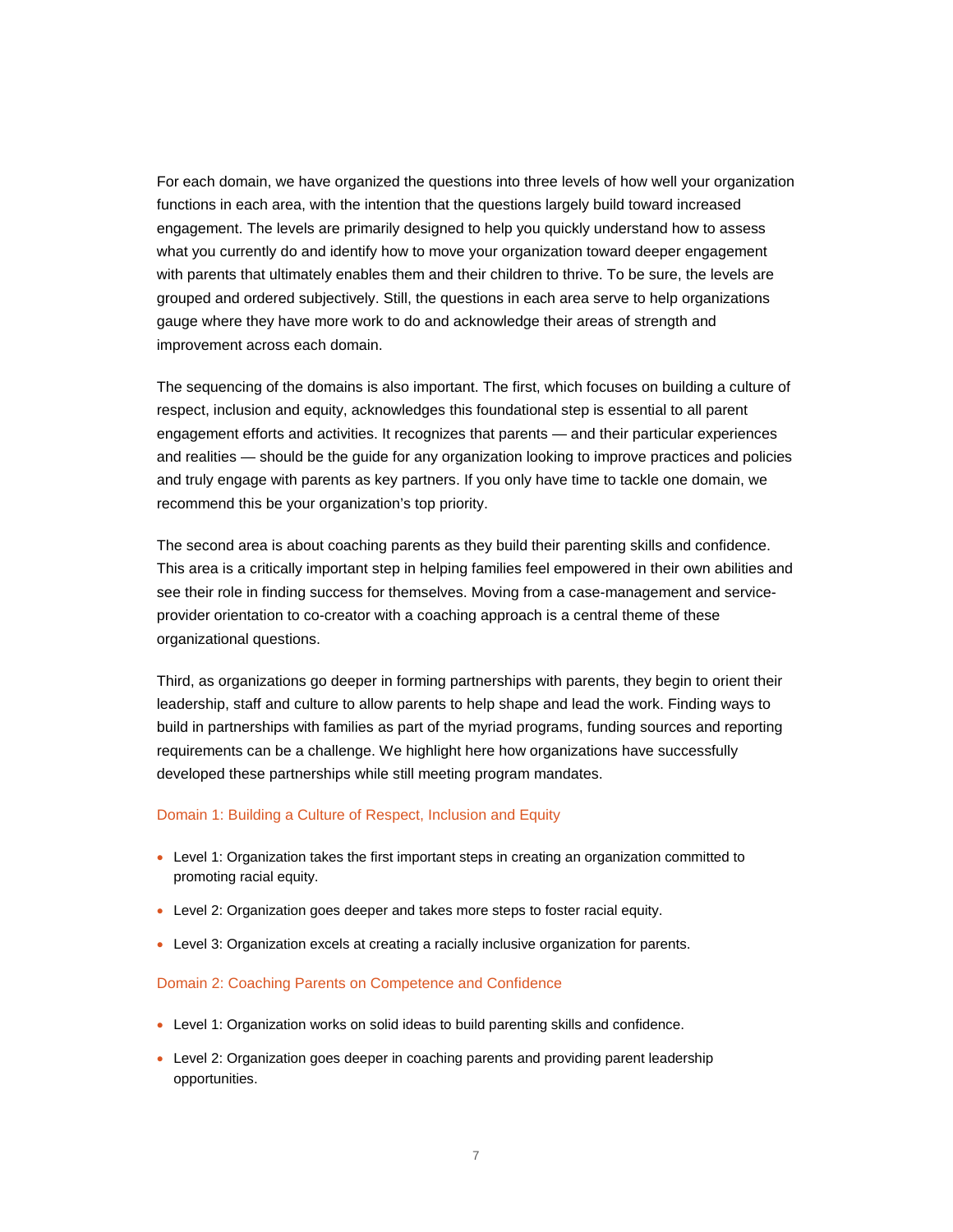• Level 3: Organization excels in coaching for parenting skills and confidence.

#### Domain 3: Listening to and Forming Partnerships With Parents

- Level 1: Organization has several good practices and policies in place to listen to parents and community members.
- Level 2: Organization goes further to understand parent and community needs.
- Level 3: Organization excels at building partnerships with parents.

#### Domain 4: Partnering With Other Organizations to Serve the Whole Family

- Level 1: Organization effectively works across organizations to meet parent needs.
- Level 2: Organization goes deeper to link services for parents.
- Level 3: Organization works closely with partner organizations in the community to create change.

Finally, organizations can build bridges to others within the community in a number of ways to help create more programs and services that focus more holistically on the entire family's needs and strengths, rather than just one area. This work helps foster two-generation approaches to working with families, addressing child and parent needs at the same time rather than through different programs and funding sources.

#### *Group Exercise Option*

If you choose to do the assessment as a group, here is one way we suggest gathering input from several perspectives.

To begin, decide whether you will focus on just one domain, or have a meeting to assess the organization across all four categories. Then, place large sheets of paper (e.g., flip-chart pages) on the walls — one for each of the domains your group will discuss. Label each sheet with the domain name, and then create boxes for each of the questions within that domain.

Ask all participants to take five to seven minutes to go through each of the questions on their own and think through whether the answer to each question is that your organization does what the question describes "always," "sometimes" or "never." Have them mark "does not know" if they don't know whether your organization has that particular practice or policy.

Next, using green, red, yellow and blue sticker dots, have each participant record his or her answers on the flip-chart paper. This will provide the group with a fast way to see areas of overall agreement on strengths (all greens); things to improve (all reds); places where the answer is either more nuanced or the organization addresses some but not all of the issues the question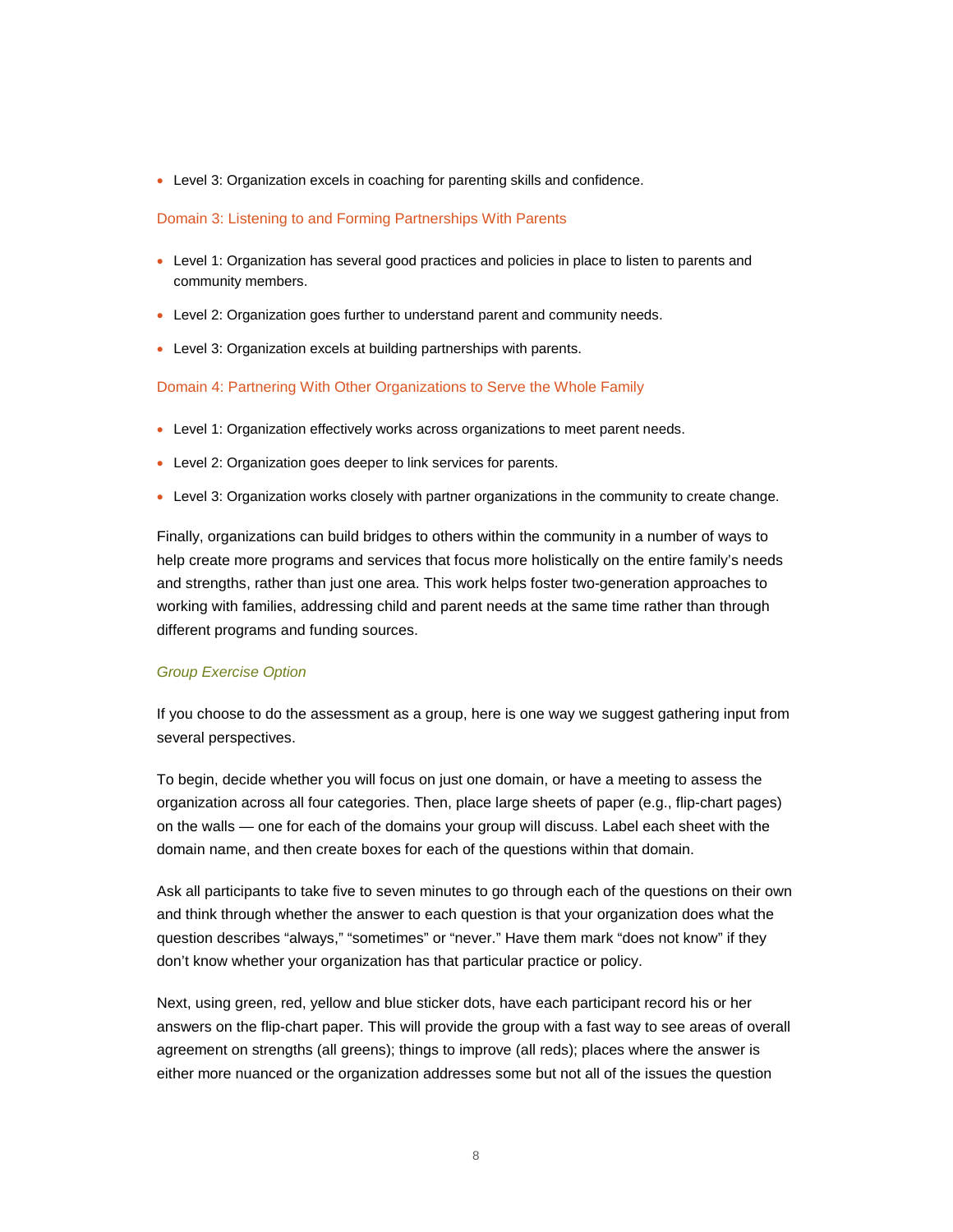raises (many/all yellows); or issues for which staff do not know the organization's practice or policy (many/all blues).

Questions resulting in a mix of colors might also elicit conversation and discussion (e.g., if half of the dots indicate the organization always does something, while the other half say it never does, that would be an area for further exploration). Provide time for discussion on any questions that lack consensus before moving on to assess the level on which the group as a whole would put the organization.

Move on to review the level recommendations as outlined below in Step 3, and work together to determine action steps for the organization based on overall score and discussion on particular items. Repeat this process for each domain you have chosen to review.

## **STEP 3: ASSESS YOUR SCORE AND CHART A PATH TO IMPROVEMENT**

After you've completed the assessment tool, you will need to look closely at your "never" answers. Focus your efforts on areas for improvement or gaps in knowledge by identifying promising and transferable approaches and strategies described in the best practices section after the questions. We suggest only choosing two to three changes to pursue at a time. Improving how an organization operates or addressing some of these key organizational culture issues is not easy, so give yourselves time to make changes.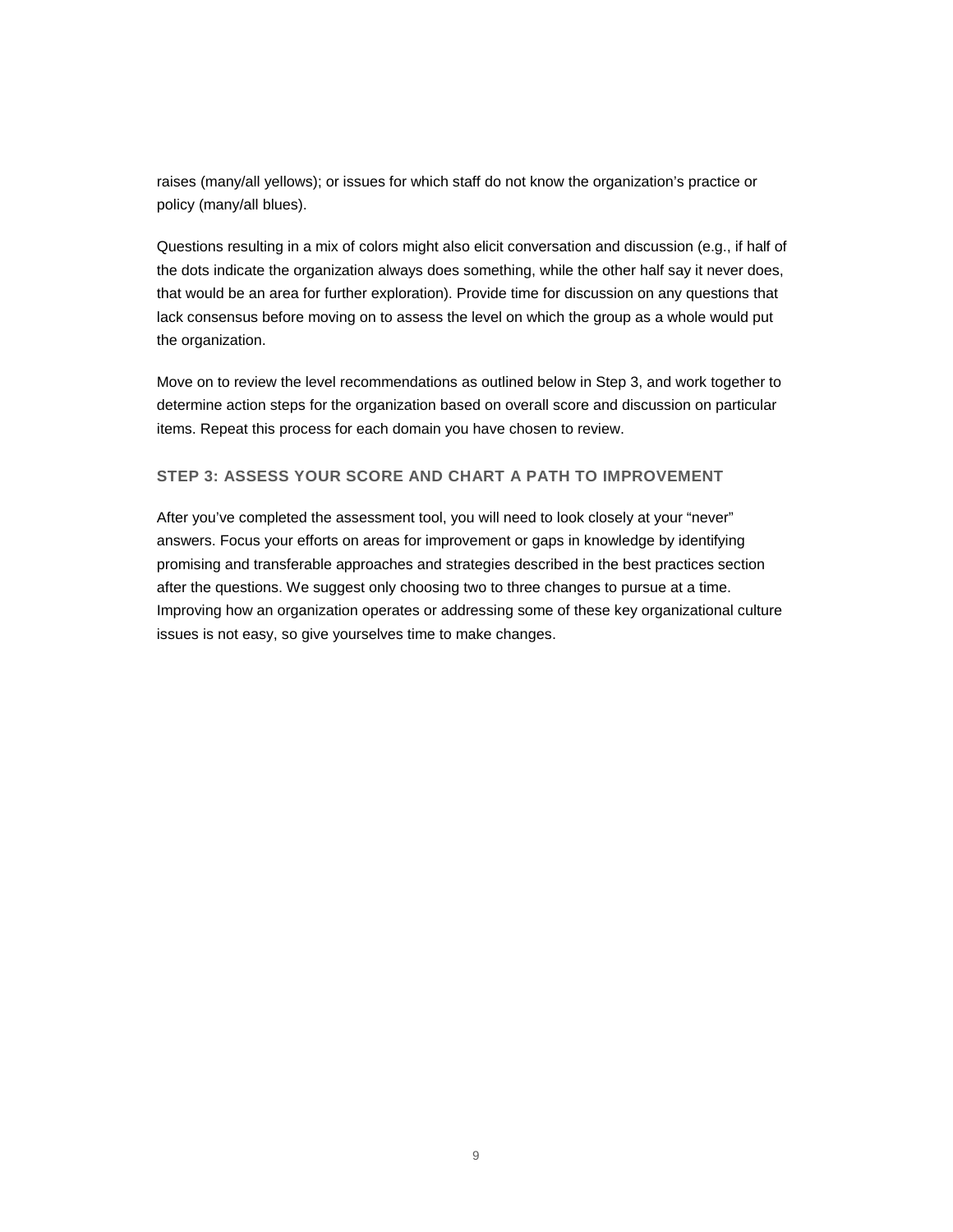# The Assessment Tool

# **BUILDING A CULTURE OF RESPECT, INCLUSION AND EQUITY**

| <b>LEVEL1</b>  |                                                                                                                                                                                                                                                                     | <b>Always/Sometimes/</b><br><b>Never/Don't Know</b> |
|----------------|---------------------------------------------------------------------------------------------------------------------------------------------------------------------------------------------------------------------------------------------------------------------|-----------------------------------------------------|
| Q <sub>1</sub> | Does your organization collect, break out and analyze outcome<br>data by race and ethnicity in programs and operations?                                                                                                                                             |                                                     |
| Q2             | As an organization, do you have a stated policy to respect the<br>diverse backgrounds of parents and caregivers, which may<br>include but are not limited to race, ethnicity, immigration status,<br>religion, sexual orientation, gender and socioeconomic status? |                                                     |
| Q3             | Are staff culturally, racially and linguistically representative of<br>parents and caregivers?                                                                                                                                                                      |                                                     |
| Q4             | Does the organization create a welcoming environment for all<br>families? A welcoming environment includes respect for family<br>culture and experiences, as well as for their knowledge and<br>gifts.                                                              |                                                     |
| Q <sub>5</sub> | Is the relationship between staff and parents one of mutual<br>respect?                                                                                                                                                                                             |                                                     |
| Q6             | Have you translated all program materials into the languages of<br>the families you serve, and are interpreters available for parent<br>conversations with staff?                                                                                                   |                                                     |
| <b>LEVEL 2</b> |                                                                                                                                                                                                                                                                     | <b>Always/Sometimes/</b><br><b>Never/Don't Know</b> |
| Q7             | Do you evaluate all organizational practices and policies to<br>ensure they are not creating or perpetuating inequities?                                                                                                                                            |                                                     |
| Q8             | Does staff work to meet families in their homes or in a place that<br>parents choose in the community?                                                                                                                                                              |                                                     |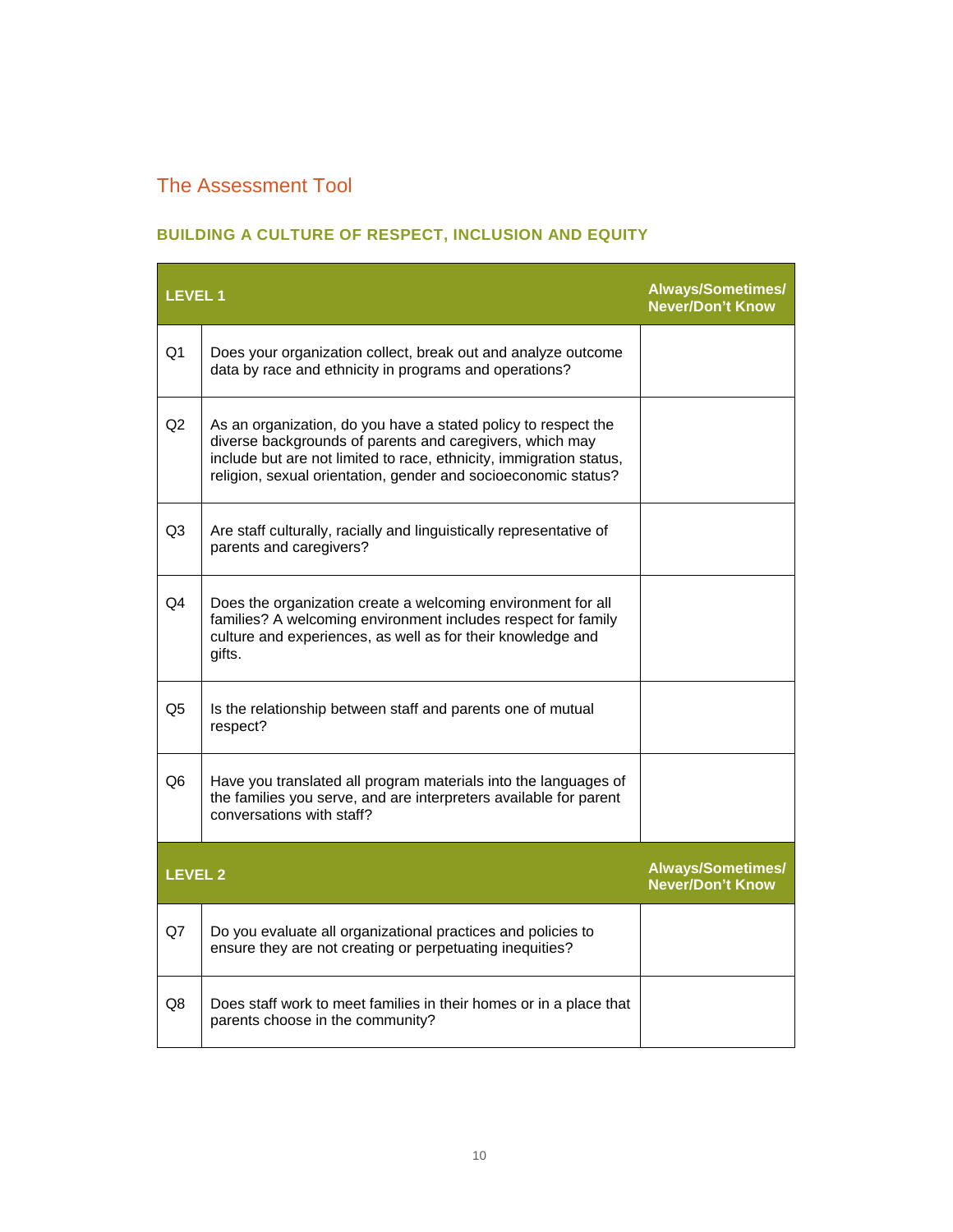| Q9                 | Do you have staff training on racial equity to help provide<br>language and space for staff to address issues within the<br>organization?                                                                                                              |                                                     |
|--------------------|--------------------------------------------------------------------------------------------------------------------------------------------------------------------------------------------------------------------------------------------------------|-----------------------------------------------------|
| Q10                | Are the unique strengths and challenges of the community you<br>serve understood by and guiding the actions of staff?                                                                                                                                  |                                                     |
| Q11                | Is your organization partnering with parents to create an<br>environment where different opinions are respected and where<br>you work together to resolve problems and look for solutions?                                                             |                                                     |
| <b>LEVEL 3</b>     |                                                                                                                                                                                                                                                        | <b>Always/Sometimes/</b><br><b>Never/Don't Know</b> |
| Q12                | As an organization, are staff committed to having the voices,<br>needs and aspirations of parents, families and communities<br>drive the work?                                                                                                         |                                                     |
| Q13                | Do staff listen to parents and caregivers and view them as<br>unique and diverse individuals with multiple and dynamic roles<br>who are experts in their own lives and the lives of their children?                                                    |                                                     |
| Q14                | Is addressing racial equity and inclusion part of regular<br>communication at staff meetings and explicitly built into<br>performance reviews as part of all staff jobs, as well as the<br>organization's policies and practices for serving families? |                                                     |
|                    | <b>DOMAIN TOTALS</b>                                                                                                                                                                                                                                   |                                                     |
|                    | LEVEL 1 (Always/Sometimes/Never/Don't Know)                                                                                                                                                                                                            |                                                     |
| <b>LEVEL 2</b>     |                                                                                                                                                                                                                                                        |                                                     |
| LEVEL <sub>3</sub> |                                                                                                                                                                                                                                                        |                                                     |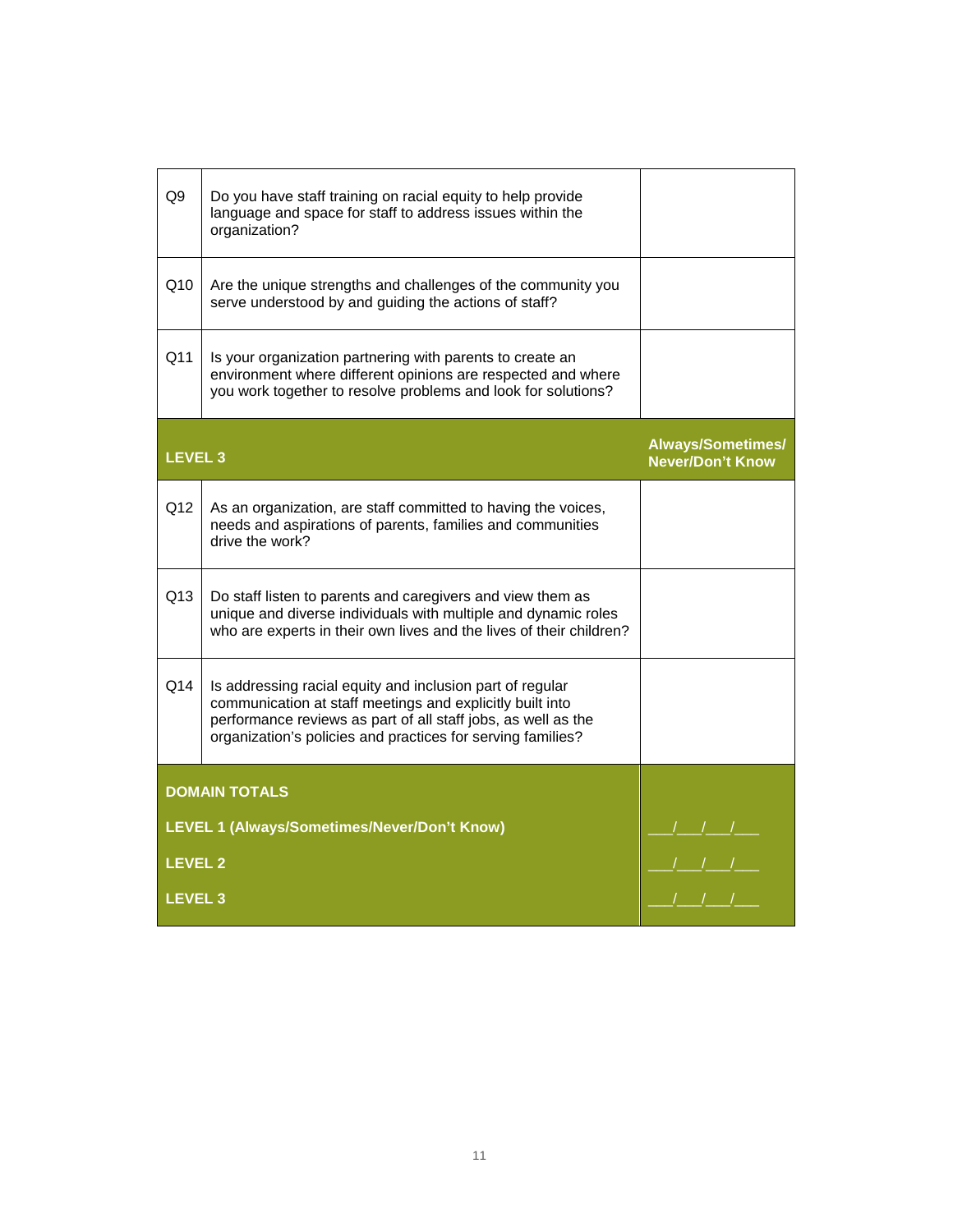# **COACHING PARENTS ON COMPETENCE AND CONFIDENCE**

| <b>LEVEL1</b>  |                                                                                                                                                                                                                                                                                                                                   | <b>Always/Sometimes/</b><br><b>Never/Don't Know</b> |
|----------------|-----------------------------------------------------------------------------------------------------------------------------------------------------------------------------------------------------------------------------------------------------------------------------------------------------------------------------------|-----------------------------------------------------|
| Q1             | Does your organization provide training for parents and<br>caregivers on parenting and child development?                                                                                                                                                                                                                         |                                                     |
| Q <sub>2</sub> | Does your organization help facilitate peer groups and support<br>among parents and caregivers through networking opportunities<br>and other ways desired by parents?                                                                                                                                                             |                                                     |
| Q <sub>3</sub> | Do you offer opportunities for parents to build their parenting<br>and other skills, and for sharing knowledge?                                                                                                                                                                                                                   |                                                     |
| Q4             | Are workshops or training provided outside of a lecture format,<br>allowing participants to control content and experiences to gain<br>knowledge and understanding? In other words, do you provide<br>workshops and training that don't rely on a paid professional but<br>on the skills and abilities of the families you serve? |                                                     |
| <b>LEVEL 2</b> |                                                                                                                                                                                                                                                                                                                                   | <b>Always/Sometimes/</b><br><b>Never/Don't Know</b> |
| Q5             | Do you provide opportunities for parents to connect with one<br>another to build relationships, collaborate and support one<br>another?                                                                                                                                                                                           |                                                     |
| Q6             | Do parents have opportunities to practice the skills or<br>knowledge shared in workshops or training?                                                                                                                                                                                                                             |                                                     |
| Q7             | Does your staff understand the impact of stress and adversity<br>on families, and are they familiar with strategies to reduce that<br>stress?                                                                                                                                                                                     |                                                     |
| Q8             |                                                                                                                                                                                                                                                                                                                                   |                                                     |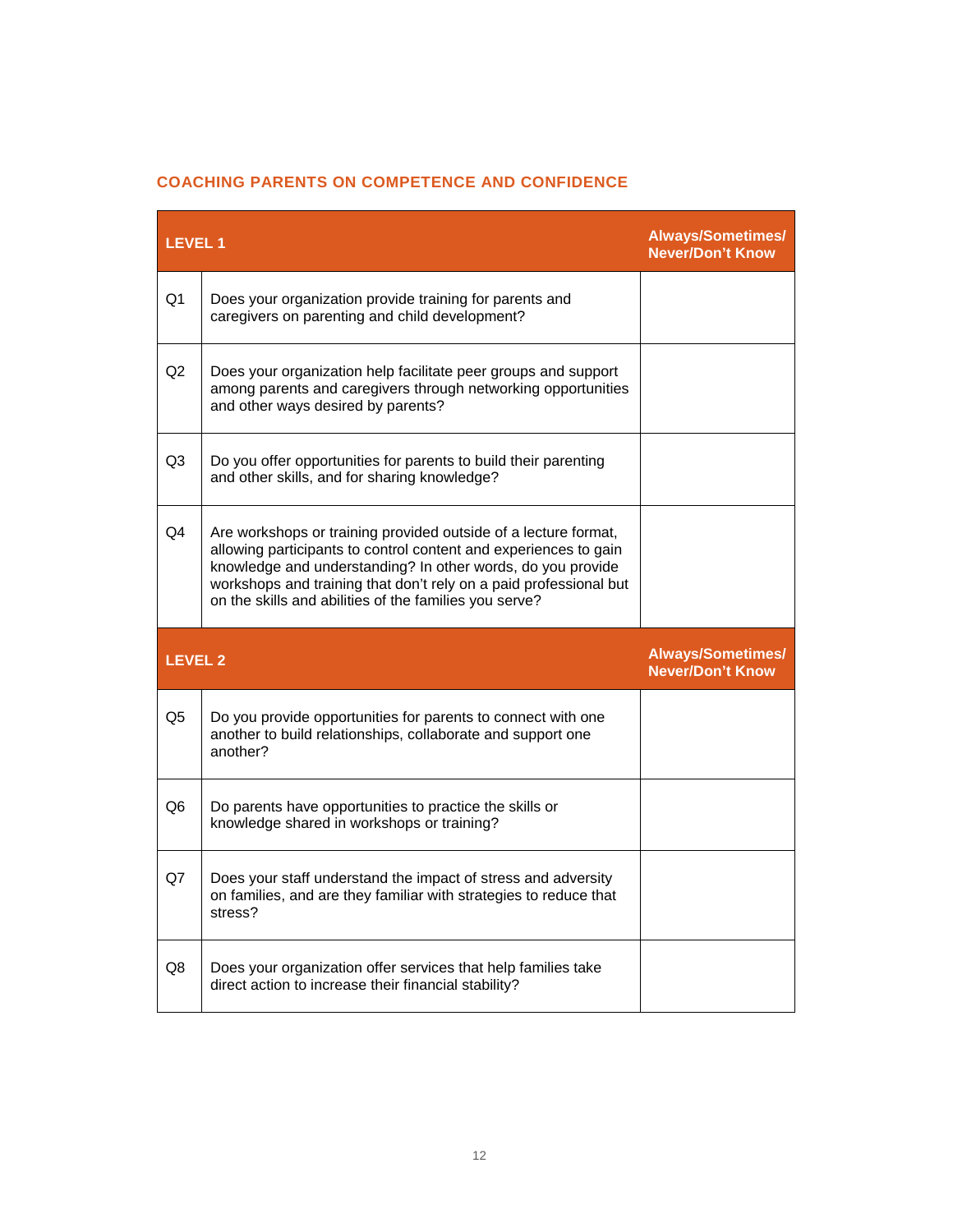| <b>LEVEL 3</b> |                                                                                                                                                                             | <b>Always/Sometimes/</b><br><b>Never/Don't Know</b> |
|----------------|-----------------------------------------------------------------------------------------------------------------------------------------------------------------------------|-----------------------------------------------------|
| Q <sub>9</sub> | Are parents encouraged to design their own workshops, events<br>or other skill-building opportunities on their own and with other<br>parents and caregivers?                |                                                     |
| Q10            | Does staff work in partnership with parents and caregivers to set<br>long-term goals for their families and form ongoing, trusting<br>relationships to realize those goals? |                                                     |
| Q11            | Do parents and caregivers have the opportunity to share their<br>knowledge with others through peer learning?                                                               |                                                     |
| Q12            | Do you provide opportunities for parents and caregivers to learn<br>about the impact of stress and adversity on their lives and the<br>lives of their children?             |                                                     |
|                | <b>DOMAIN TOTALS</b>                                                                                                                                                        |                                                     |
|                | LEVEL 1 (Always/Sometimes/Never/Don't Know)                                                                                                                                 |                                                     |
| <b>LEVEL 2</b> |                                                                                                                                                                             |                                                     |
| <b>LEVEL 3</b> |                                                                                                                                                                             |                                                     |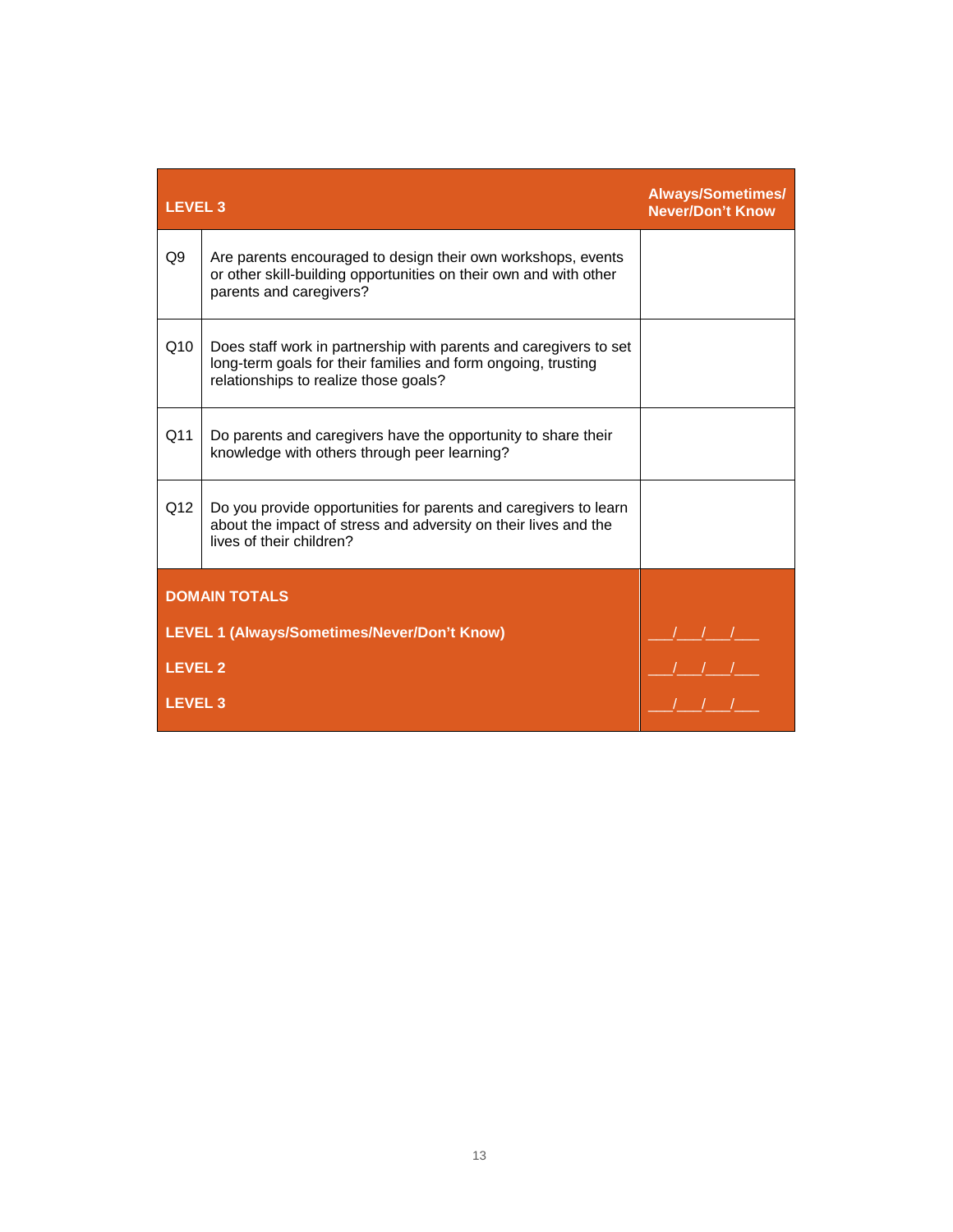| <b>LEVEL1</b>  |                                                                                                                                                                                                                                                                       | <b>Always/Sometimes/</b><br><b>Never/Don't Know</b> |
|----------------|-----------------------------------------------------------------------------------------------------------------------------------------------------------------------------------------------------------------------------------------------------------------------|-----------------------------------------------------|
| Q <sub>1</sub> | Does your organization offer services during nontraditional<br>hours and provide child care and meals when necessary?                                                                                                                                                 |                                                     |
| Q2             | Are there opportunities (such as the ability to drop in and talk<br>with staff) for parents and caregivers to communicate with<br>organizational leaders?                                                                                                             |                                                     |
| Q3             | Do you have a parent advisory board or similar body?                                                                                                                                                                                                                  |                                                     |
| Q4             | Have your staff been trained on the strengths and challenges of<br>the community you serve?                                                                                                                                                                           |                                                     |
| <b>LEVEL 2</b> |                                                                                                                                                                                                                                                                       | <b>Always/Sometimes/</b><br><b>Never/Don't Know</b> |
| Q <sub>5</sub> | Do parents have access to space to use for their own<br>meetings/resource needs (e.g., computers, printers)?                                                                                                                                                          |                                                     |
| Q <sub>6</sub> | Are there opportunities for parents and caregivers to observe<br>classrooms (if the program serves children) and/or volunteer at<br>the organization?                                                                                                                 |                                                     |
| Q7             | Do you provide formal training for parents and caregivers to<br>become community leaders?                                                                                                                                                                             |                                                     |
| Q8             | Do staff members visit some or all families at home (at least<br>annually)?                                                                                                                                                                                           |                                                     |
| Q9             | Do you collect and share data with families on the services they<br>need and how they interact with the agency, including feedback<br>on services and staff? Ways to share data may include in-<br>person feedback, surveys, email or an anonymous suggestion<br>box. |                                                     |

# **LISTENING TO AND FORMING PARTNERSHIPS WITH PARENTS**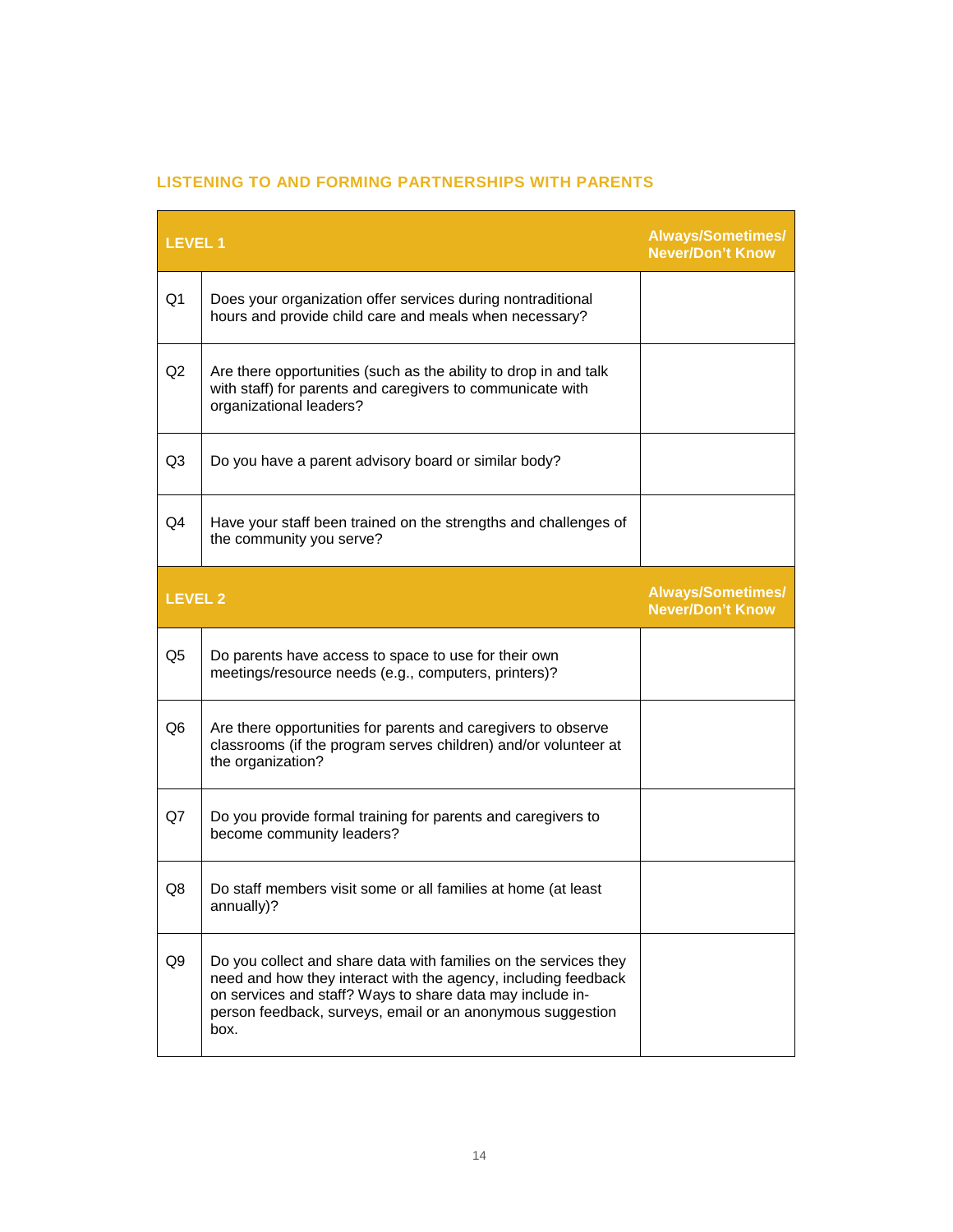| <b>LEVEL 3</b> |                                                                                                                                                                                                                                         | <b>Always/Sometimes/</b><br><b>Never/Don't Know</b> |
|----------------|-----------------------------------------------------------------------------------------------------------------------------------------------------------------------------------------------------------------------------------------|-----------------------------------------------------|
| Q10            | Do you have opportunities within the organization for family<br>leadership (such as a formal leadership training program, a<br>dedicated seat on your board or asking parents to become<br>ambassadors on behalf of your organization)? |                                                     |
| Q11            | Are there ways to compensate parents for their contributions to<br>help the organization?                                                                                                                                               |                                                     |
| Q12            | Do you provide employment opportunities for parents in your<br>organization?                                                                                                                                                            |                                                     |
| Q13            | Do you have learning communities, a parent café, social<br>gatherings or other similar activities where parents, caregivers<br>and professional staff interact to help foster collaboration and<br>share wisdom on multiple levels?     |                                                     |
| Q14            | In the last six months, have parents and caregivers ever come<br>together to ask for a policy or practice change?                                                                                                                       |                                                     |
| Q15            | Does your organization engage parents in the design and<br>creation of solutions at the beginning of parent-focused<br>programs and initiatives?                                                                                        |                                                     |
|                | <b>DOMAIN TOTALS</b>                                                                                                                                                                                                                    |                                                     |
|                | <b>LEVEL 1 (Always/Sometimes/Never/Don't Know)</b>                                                                                                                                                                                      |                                                     |
| <b>LEVEL 2</b> |                                                                                                                                                                                                                                         |                                                     |
| <b>LEVEL 3</b> |                                                                                                                                                                                                                                         |                                                     |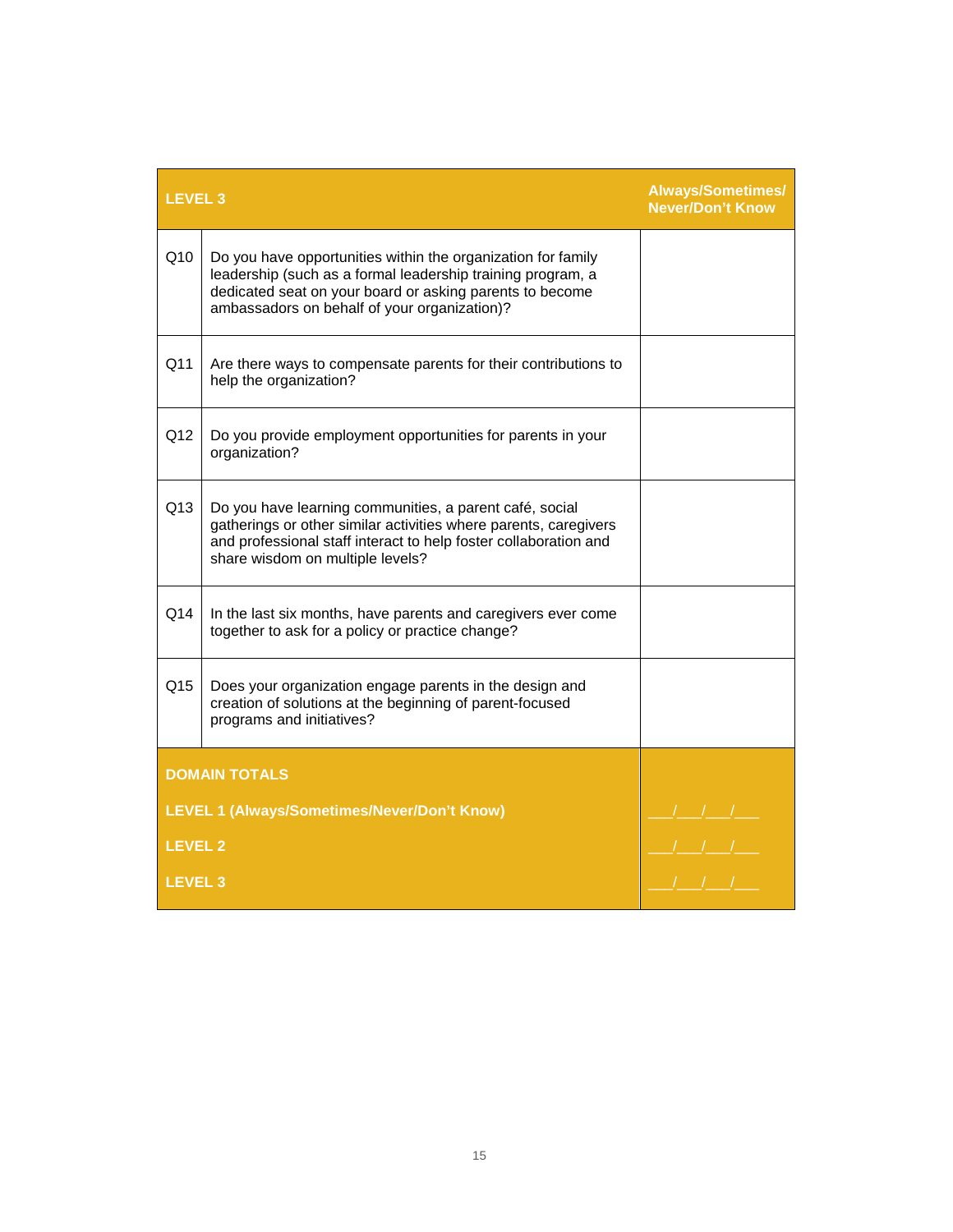|  | PARTNERING WITH OTHER ORGANIZATIONS TO SERVE THE WHOLE FAMILY |
|--|---------------------------------------------------------------|
|--|---------------------------------------------------------------|

| <b>LEVEL 1</b> |                                                                                                                                                                          | Always/Sometimes/<br><b>Never/Don't Know</b> |
|----------------|--------------------------------------------------------------------------------------------------------------------------------------------------------------------------|----------------------------------------------|
| Q <sub>1</sub> | Do you know the organizations providing important parent and<br>caregiver services in your community so that you can make<br>referrals?                                  |                                              |
| Q2             | Do your staff conduct a comprehensive assessment that<br>identifies the strengths and needs of both parents/caregivers<br>and children in the household?                 |                                              |
| Q <sub>3</sub> | Do you connect parents and caregivers with requested services<br>that other organizations provide?                                                                       |                                              |
| Q4             | Do you follow up with either the families or the organization to<br>which you've referred them to ensure they received a particular<br>service?                          |                                              |
| Q <sub>5</sub> | Do families have ways to easily find and connect with services<br>during and outside of normal business hours?                                                           |                                              |
| Q <sub>6</sub> | Do you follow up to ensure families are satisfied with the<br>services from the partner organization and were treated<br>respectfully?                                   |                                              |
| <b>LEVEL 2</b> |                                                                                                                                                                          | Always/Sometimes/<br>Never/Don't Know        |
| Q7             | Do you share your organization's professional development<br>opportunities with partners by allowing them to attend?                                                     |                                              |
| Q8             | Does your organization create opportunities to exchange<br>information, share lessons learned and partner with other<br>organizations?                                   |                                              |
| Q <sub>9</sub> | Have organizations worked together to streamline services for<br>families including shared intake forms, co-location of services<br>and other family-friendly processes? |                                              |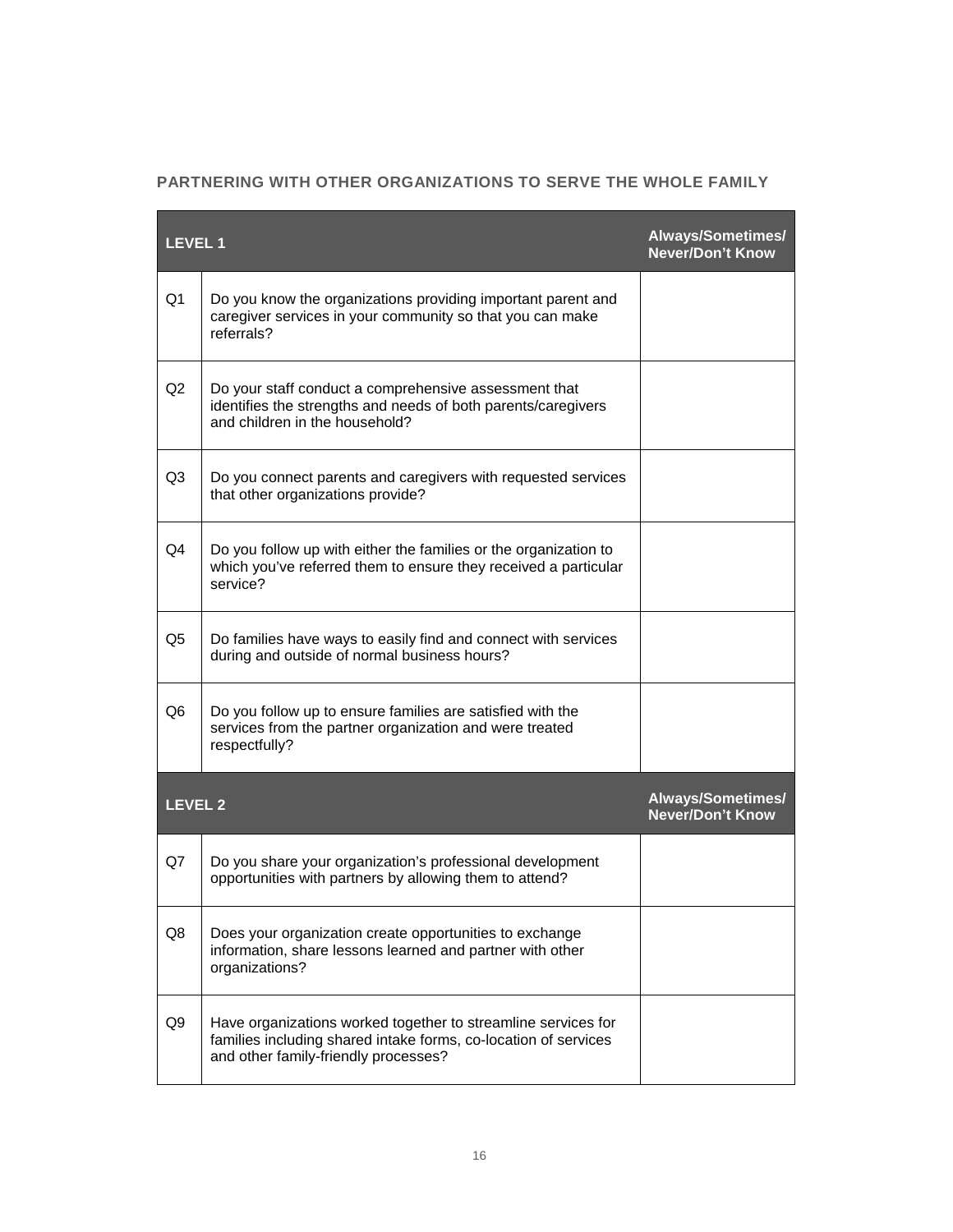| Q10            | Does your organization use written agreements to develop a<br>common definition and goal for parent engagement with others<br>as a means of coordinating resources and programming?     |                                                       |
|----------------|-----------------------------------------------------------------------------------------------------------------------------------------------------------------------------------------|-------------------------------------------------------|
| <b>LEVEL 3</b> |                                                                                                                                                                                         | Always/Sometimes/<br><b>Never/Don't Know</b>          |
| Q11            | Does your organization create family-level data records to track<br>outcomes for the whole family across organizational partners?                                                       |                                                       |
| Q12            | Does your organization work with other organizations toward<br>collective action around a common vision, shared data and<br>complementary, coordinated activities across organizations? |                                                       |
| Q13            | Does your organization take responsibility for coordinating<br>resources and support services for families rather than placing<br>that burden entirely on them?                         |                                                       |
| Q14            | Do your key partners aid in communicating solutions advocated<br>by parents to public agencies and decision makers?                                                                     |                                                       |
| Q15            | Does your organization seek out partners to address the needs<br>of children and their parents - a whole-family approach?                                                               |                                                       |
|                | <b>DOMAIN TOTALS</b>                                                                                                                                                                    |                                                       |
|                | LEVEL 1 (Always/Sometimes/Never/Don't Know)                                                                                                                                             |                                                       |
| <b>LEVEL 2</b> |                                                                                                                                                                                         | ___/___/___/___<br>___/___/___/___<br>___/___/___/___ |
| <b>LEVEL 3</b> |                                                                                                                                                                                         |                                                       |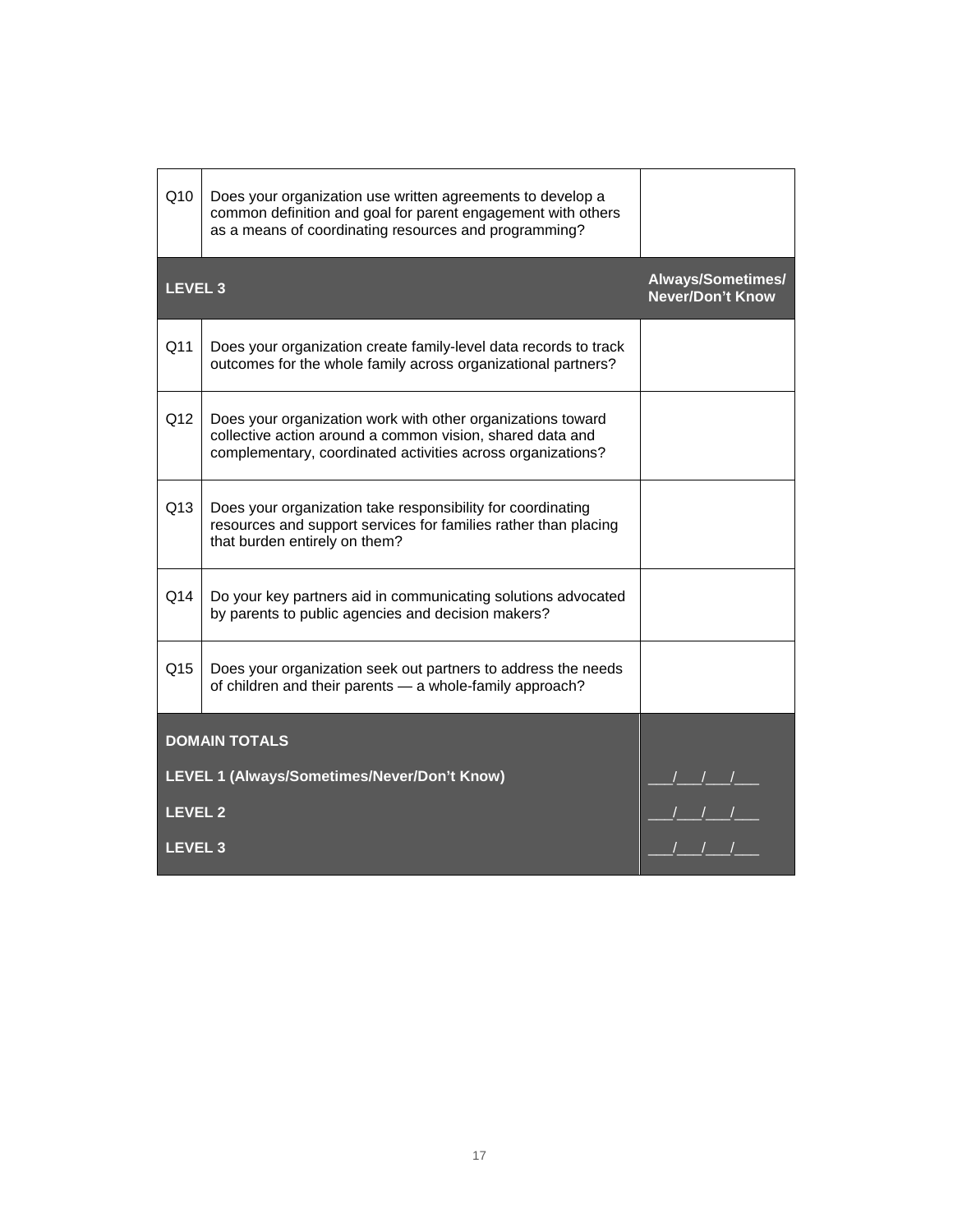# Assessing Your Results

## **DOMAIN 1: BUILDING A CULTURE OF RESPECT, INCLUSION AND EQUITY**

#### Strategies to Deepen Your Work

To truly serve families, organizations must start from a point of creating a culture of respect, inclusion and equity, a critical foundation for all parent-engagement strategies. A number of guides and resources are available to help organizations create this kind of culture and identify places to improve their work around racial equity. It is best to pick one or two areas to work on and move ahead slowly, assessing your progress and checking in with parents and staff along the way to determine how they perceive and receive the changes.

#### Level 1

If you scored few (i.e., two or three) "always" items in Level 1, you might consider starting with an assessment tool specifically focused on promoting racial equity. The [Race Matters Institute](http://racemattersinstitute.org/) which provides resources and tool kits to help organizations, policymakers and advocates ensure equitable opportunities for all children, families and communities — offers several tools, including [a short survey](http://racemattersinstitute.org/assessment) that can serve as a good starting point, as well as an [organizational self](http://www.aecf.org/resources/race-matters-organizational-self-assessment/)[assessment.](http://www.aecf.org/resources/race-matters-organizational-self-assessment/) Additional guides, tools and strategies are available through the W.K. Kellogg Foundation's [Racial Equity Resource Guide.](http://www.racialequityresourceguide.org/)

First, you must understand the diversity of the families your organization serves. An essential step to that end is ensuring you collect data by race and ethnicity and analyzing that data within programs and operations.

Next, organizations can signal their commitment to racial equity to staff and parents by having stated and visible policies about respecting the diverse backgrounds of staff and families. From employee manuals to parent handouts, a clear commitment to creating a culture of racial equity and inclusion should permeate your organization.

Research on why families get involved in programs indicates that "how welcoming the program is" greatly influences family engagement.<sup>[2](#page-32-1)</sup> Developing a welcoming environment for all families is, therefore, another key step in showing your organization's commitment to equity and sets the tone for parent engagement overall. By lifting up different customs, cultures, music, food and languages — and making all of these visible in the organization — you create an environment that builds on the strengths of families. Posters or artwork from various cultures helps families feel comfortable in your building, and signs in parents' languages show respect for their particular culture or norms. Workshops and other training for parents in their native language show you are paying attention to the needs of the families in your community. Some organizations find parent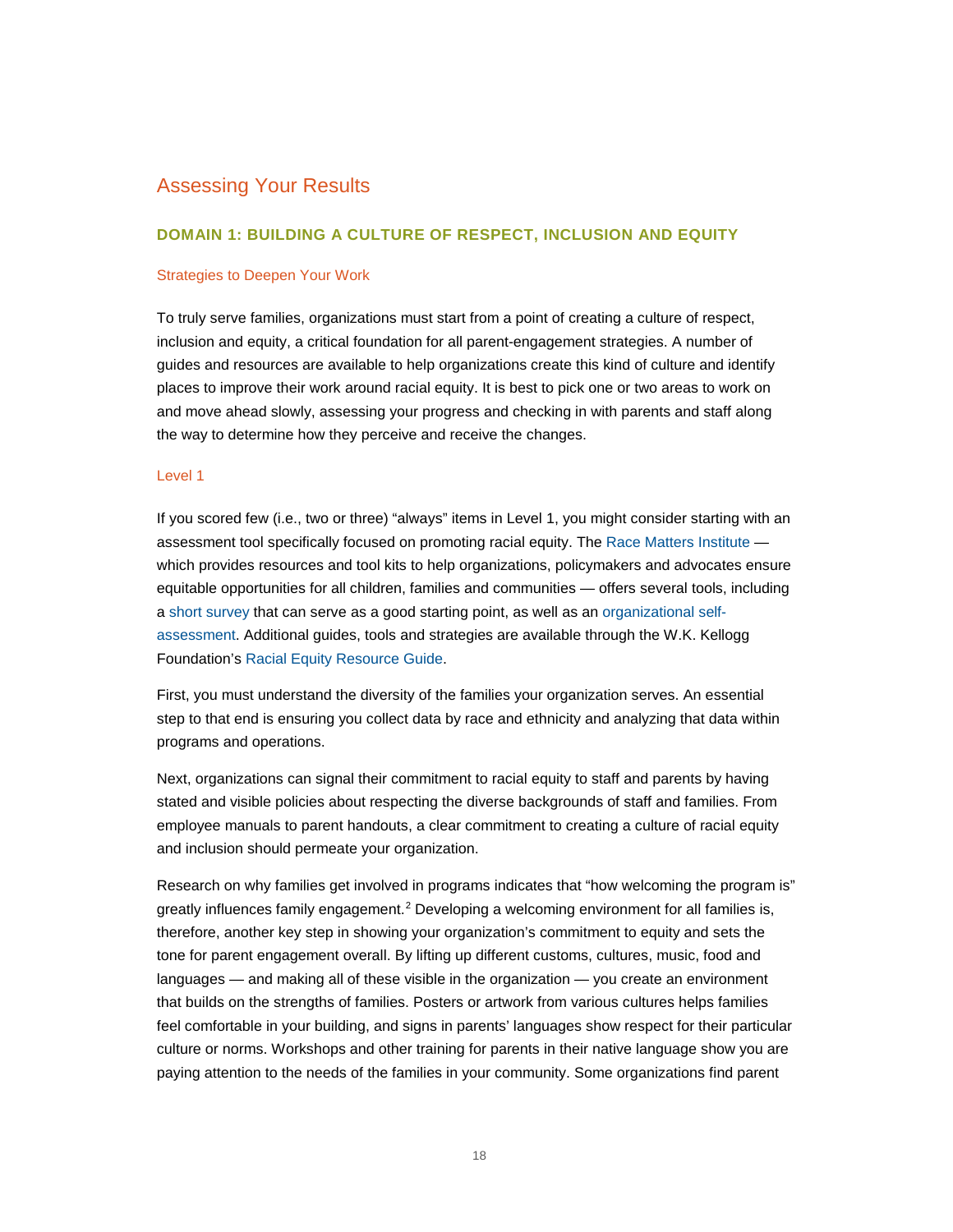volunteers to help with translation and plan celebrations for holidays important to the families coming to the organization.

Additionally, providing verbal and nonverbal communication that acknowledges the language and culture of the families you serve helps demonstrate your respect for them. Asking for parents' preferred method of communication (e.g., in-person meetings, phone calls or emails) can begin to break down assumptions about how they wish to communicate with staff. At a minimum, translating materials into the languages of families helps them feel comfortable with the organization and staff. For many meetings, workshops or other events, interpreters can help with face-to-face interactions. However, for some interactions, hiring staff who are representative of the community is preferable.

For example, at Community Action Project of Tulsa in Oklahoma, staff working with Head Start parents on mental health issues found a dearth of Spanish-speaking clinical staff. They tried using interpreters, but meetings with clinically trained therapists or counselors cover sensitive material, and parents saw having an interpreter as a barrier. The organization and its partners worked hard to recruit bilingual staff to address the needs of parents more fully. Listening to parents' concerns and needs resulted in a different solution from the one the organization originally tried. But their feedback helped program directors to redouble their efforts to meet families' language needs while respecting their privacy.

To that end, making sure there are ways to hear from families about your organization's services and staff is critical to forge true, honest relationships with parents. Establishing a culture in which families feel comfortable providing feedback in various ways enables your organization to begin deeper engagement with families. Demonstrating a commitment to this feedback and responding in ways that show you listen to parents help begin building trust with families.

Additional Resources

- The National Association for the Education of Young Children's [comprehensive literature](http://www.naeyc.org/files/naeyc/file/research/FamEngage.pdf)  [review](http://www.naeyc.org/files/naeyc/file/research/FamEngage.pdf) on a family engagement in early childhood education programs
- The Harvard Family Research Project's [family](http://www.hfrp.org/family-involvement/publications-resources?topic=2)  [involvement and cultural](http://www.hfrp.org/family-involvement/publications-resources?topic=2)  [diversity](http://www.hfrp.org/family-involvement/publications-resources?topic=2) resources
- The Build Initiative's resources on [diversity and](http://www.buildinitiative.org/TheIssues/DiversityEquity.aspx)  [equity](http://www.buildinitiative.org/TheIssues/DiversityEquity.aspx) in early childhood programs

For example, the Federal Way School District outside Seattle has hired six full-time family liaisons. Based in six elementary schools, the liaisons work directly with those schools, early childhood programs and five middle schools to foster partnership among parents, teachers and staff so that they, in turn, can support student success. The liaisons, who speak Spanish and English, have helped facilitate conversations between staff and non-English-speaking parents about student strengths and needs. They also communicate that they are there for *all* families.[3](#page-32-2)

All of these steps help build trust between organizational staff and parents — a key factor in parent engagement, as that trust is the basis for increasing families' commitment to collaborating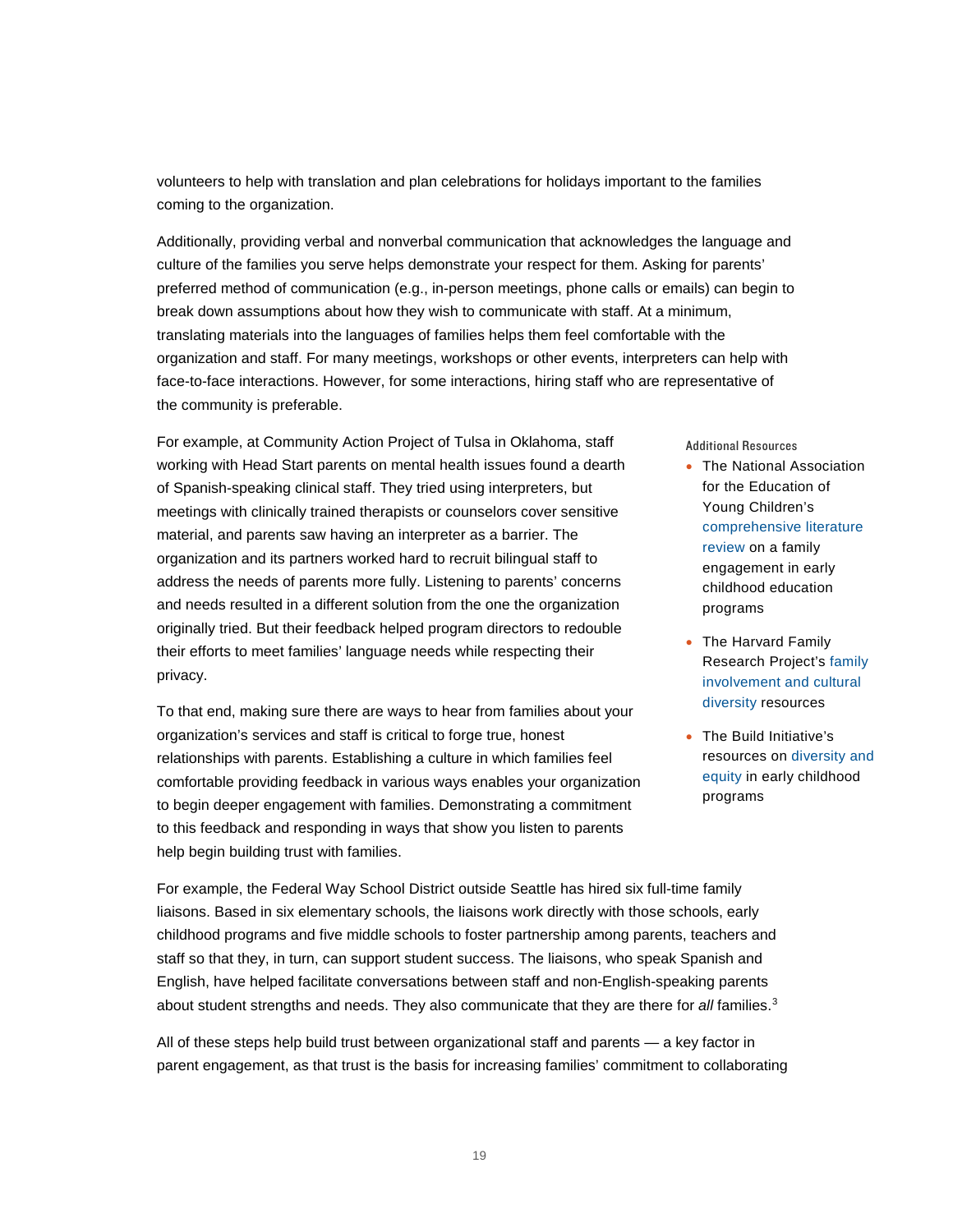with your organization. Conversely, losing families' trust weakens relationships and, ultimately, engagement.[4](#page-32-3)

#### Level 2

If many of the items (i.e., all but two or three) in Level 1 are familiar to your organization and staff, then you are ready to address racial equity more deeply.

As mentioned in Level 1, having paid or volunteer staff who reflect the community culturally, racially and linguistically — and who are, ideally, part of the community — can help build trust and strengthen communication. As your organization moves further into racial equity work, the composition of your staff becomes more reflective of the community you serve. Another important step for your organization and staff involves conducting an inventory to ensure all of your programs and services validate families' cultural values, norms, language and context.

To deepen your organization's commitment to racial equity, look at one of your new policies or practices through a racial equity lens. You can do this using [a racial equity impact analysis,](http://www.aecf.org/resources/race-matters-racial-equity-impact-analysis/) a [tool](http://www.aecf.org/resources/racial-equity-impact-assessment/) that provides five questions around policies and practices to ensure you continue to advance equity.

Staff who work directly with families should also do at least one home visit. This often shifts the power dynamic away from staff and office or school settings that can intimidate some families, in addition to allowing staff to better understand their home environments. For example, the Federal Way School District outside Seattle piloted a home-visiting program in which teachers build relationships with families. Unlike many other models seeking to address problems, develop specific skills or provide information, this program emphasizes teachers' listening and learning about their students and families.

In addition, your organization should offer staff training focused on cultural respect in the community you serve. The [Race Matters tool kit](http://www.aecf.org/resources/race-matters-toolkit-users-guide) provides equity training materials, and the [National Equity Project](http://nationalequityproject.org/) offers training curricula for advancing racial equity within organizations and communities for leaders, staff and parents. Staff training should be frequent, identifying places where the organization successfully promotes equity and areas in need of improvement.

Finally, staff should dedicate time to discuss and address the diversity of families served and view their work through a racial equity lens. Making this part of regular staff communication at meetings helps ensure this stays front and center in working with families.

## Level 3

Training and conversations in staff meetings around the context and ecosystem of the community you serve — including any social and cultural isolation families experience — is an important means for continuing discussions on equity.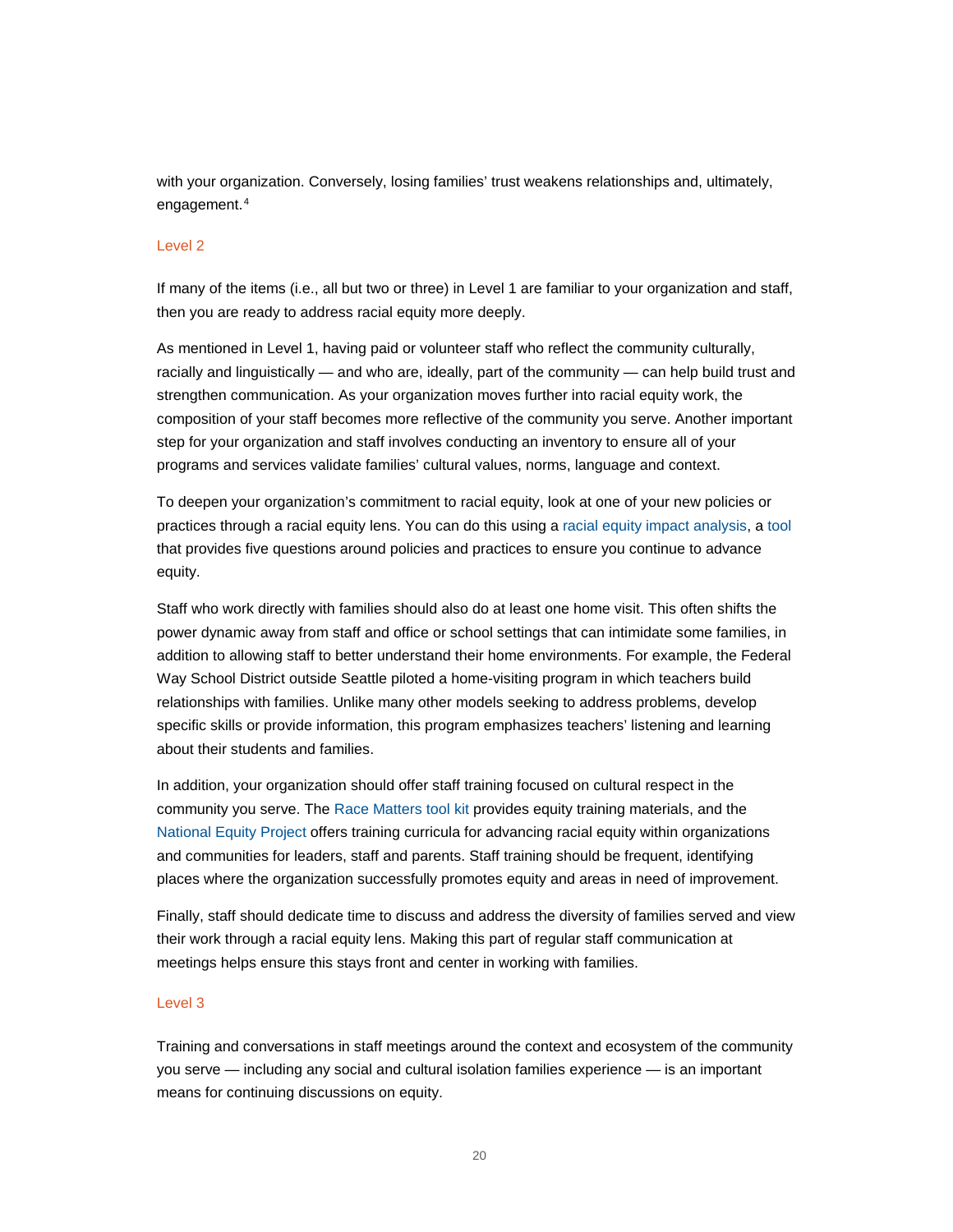For example, do staff understand the challenges of living in the community, the income required to survive in that neighborhood and demographic trends for unemployment and poverty? Learning about the context in which families live and the biases they experience can foster further understanding. Additionally, do staff have time to reflect on the successes and strengths within the community, celebrating when families connect with one another on their own, when the community rallies together to achieve a goal or other accomplishments? And do you have regular conversations about promoting a culture of inclusion and equity so that it is a daily part of your organization's mission and way of interacting? By holding regular, ongoing check-ins and training with staff on racial equity, you can help build understanding and respect for others.

You can also incorporate an equity frame into how staff work with families by training staff on a coaching model, which views parents and caregivers as capable of identifying and developing solutions to their challenges — and as experts on their children. Again, part of understanding and celebrating all families is to approach each relationship with a family from a position of strengths and knowledge. Valuing families, and what they bring, helps change the dynamic between staff and parents and create a culture of equity and inclusion in which all families can find the tools and support they need.

For example, Educare Atlanta, a Head Start program in southwest Atlanta, has trained family support staff to use coaching techniques with families. "Coaching is a practice that develops over time as you work to continually improve your own interactions with parents," one manager at the school noted. "It is very self-reflective, helping you to address your own assumptions and biases." Indeed, coaching switches the relationship from "expert staff" and "needy parent" to one of mutual respect and involves working together to set goals for a family and allowing parents to find ways to accomplish those goals. As coaches, family support staff do not serve to fix families but to help them find tools and access resources, and to encourage them as they strive to accomplish their goals. For many staff members and families, this new approach was transformative.

You can take a number of other steps to fully integrate equity into all aspects of your organization's work. Incorporating racial equity principles (e.g., did staff attend training on racial equity? Did they work to meet parents where the latter are comfortable?) into your performance appraisal/review process can help ensure staff and supervisors address race and diversity. This sustained commitment better prepares organizations and staff to handle questions and conflict and to resolve issues together, in a respectful manner.

Finally, your organization should train staff to be aware of dominant cultural behaviors and privileges, languages, attitudes, values and how they present information — and to consciously work to mitigate the negative effects of cultural and racial bias or discrimination for families.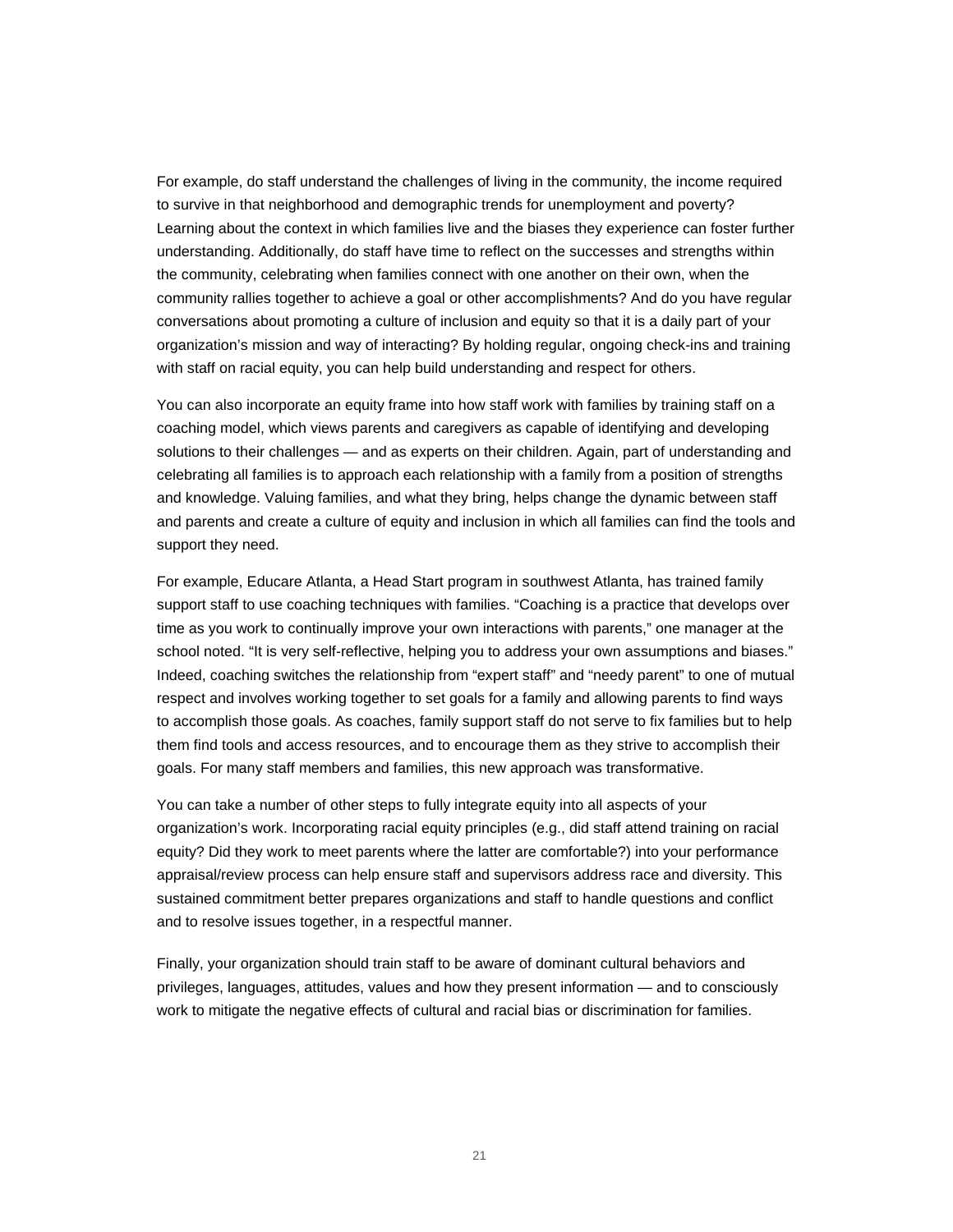## **DOMAIN 2: COACHING PARENTS ON COMPETENCE AND CONFIDENCE**

#### Strategies to Deepen Your Work

When done well, building parents' sense of competence and confidence can develop skills that families can apply in many areas of their lives and when facing future challenges. Having the knowledge and confidence to use information to create change is at the core of these organizational questions. At the most basic level, organizations should share research-based, actionable information with parents and caregivers on parenting and achieving financial stability, among other relevant topics. But in-person [coaching and adult learning](http://www.buildinitiative.org/portals/0/uploads/documents/resource-center/diversity-and-equity-toolkit/adultlearning_rev7-04-09.pdf) opportunities go a step further, helping to ensure parents and caregivers can access and internalize that information for the benefit of their families and communities. New digital resources also offer alternative ways to deliver information to families for anytime, anywhere learning.

Recent research<sup>[5](#page-32-4)</sup> has suggested coaching, rather than only taking a case-management approach, can better equip parents to persevere and achieve their goals. Consequently, organizations are moving away from being the owners of information and experts in navigating the complex system of public and nonprofit programs and services, instead using coaching techniques to enable parents to solve problems, set goals and develop peer networks.

#### Level 1

Your organization can provide information in a number of ways to help parents and caregivers build their skills in parenting and achieving personal goals, either directly through staff or through peers. Additionally, a number of innovative, virtual options have emerged, such as the Vroom app or Text4Baby (for more information, see "Engaging Parents Virtually" on p. 23). Finding creative ways to engage parents can help families easily access the information they need to foster their children's development and feel more connected to the work your organization does.

As part of thinking about what you offer parents and caregivers, programs can incorporate adult learning strategies to make them more engaging. For example, a new program focusing on athome literacy went from talking with parents about reading to having parents and their children attend a class that modeled quality reading and having families practice. Programs can also adopt existing, proven models that effectively use adult learning principles to advance families, such as [Parents as Teachers,](http://www.parentsasteachers.org/) [Home Instruction for Parents of Preschool Youngsters,](http://www.hippyusa.org/) [Nurse-](http://www.nursefamilypartnership.org/)[Family Partnership,](http://www.nursefamilypartnership.org/) the [Parent Services Project's Stronger Together](http://www.parentservices.org/program/family-engagement-programs/stronger-together/) curriculum or the [Positive](http://www.triplep.net/glo-en/home/)  [Parenting Program.](http://www.triplep.net/glo-en/home/)

If your organization struggles to get parents to take advantage of your services, a good place to start is collecting information from families on how they interact with the agency and other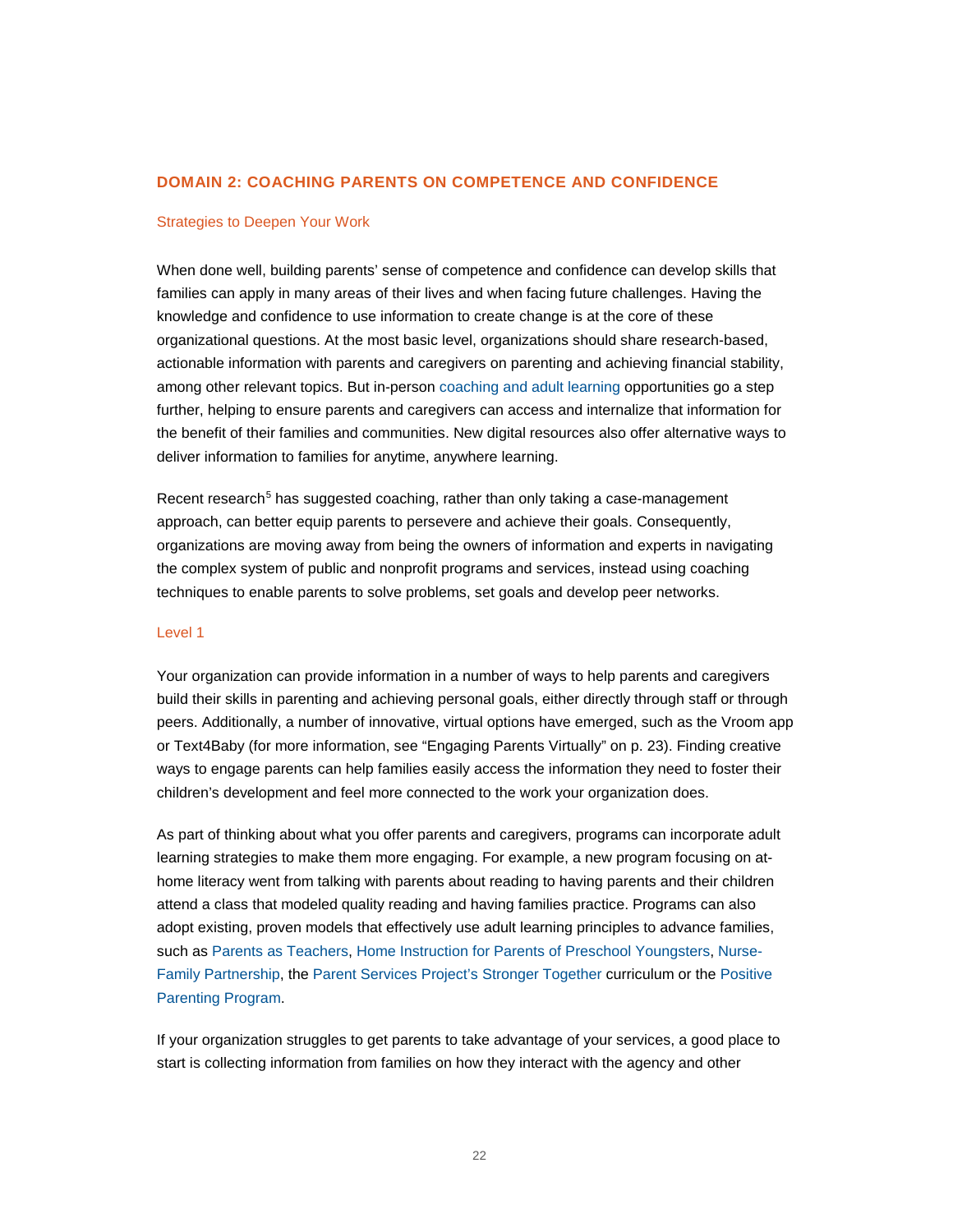services. Focus groups, surveys and looking for referral patterns and preferences are good strategies.

#### Level 2

If your organization already provides many services to support parents and caregivers, disseminates information in engaging and digestible ways and offers opportunities tailored to adult learning styles, then you're ready to go deeper in helping to build families' competence and confidence. Organizations working at this level think more comprehensively about the stress and adversity facing the families with whom they work. Sometimes organizations seek to address stress and often related mental health issues directly, through assessments such as the Patient Health Questionnaire-2 or the Patient Health Questionnaire-9 (see "Assessing for Stress and Adversity" on p. 24 for more on the PHQ-2 and PHQ-9). Other organizations have gone further, using or adapting the [Adverse Childhood](http://www.acestudy.org/)  [Experiences Survey](http://www.acestudy.org/) to determine a parent's history of adversity. Still others focus on the stress that children experience, often informed by the latest research on [toxic stress.](http://developingchild.harvard.edu/science/key-concepts/toxic-stress/)

All of these efforts call for more intensive work to coordinate care for families, either through new or deeper partnerships with other organizations or by working with families and children in a way that better meets them where they are and acknowledges their experiences, particularly traumatic ones.

Engaging Parents Virtually [Vroom](http://www.joinvroom.org/) is a virtual toolbox with hundreds of short, carefully crafted lessons that encourage parents to play simple games and make use of everyday moments to foster their child's brain development. Available as an app and online, Vroom is designed for children from birth through age 5 and tailors lessons based on a child's birth date.

[Text4Baby](https://www.text4baby.org/) is a free mobile service that provides information to help pregnant women and new moms care for themselves and their babies. Women who sign up for the service, offered in English and Spanish, receive free text messages every week, timed to their due date or their baby's birth. The messages cover the 12 months before and after birth.

In addition to providing more intentional connections for some families, organizations can help create a broader sense of community among families to foster their wellbeing. Research shows better outcomes for families who experience services or programs in coordinated groups with other families or with a support group that links caregivers with peers within the same organization so they can collaborate and support each other. These bonds with peers who share similar experiences and challenges often help parents overcome barriers to program participation. Such connections can also break the isolation that many families especially those with young children — can feel.

For example, Community Action Project of Tulsa County (CAP Tulsa) in Oklahoma used funding from a federal [Health Profession Opportunity Grant](http://www.acf.hhs.gov/programs/ofa/programs/hpog) to train parents of children participating in Head Start programs for careers in health. They designed this effort to have small groups of families who would go through the intensive training program together. Classes of about 30 parents formed early bonds and worked together to ensure one another's success, including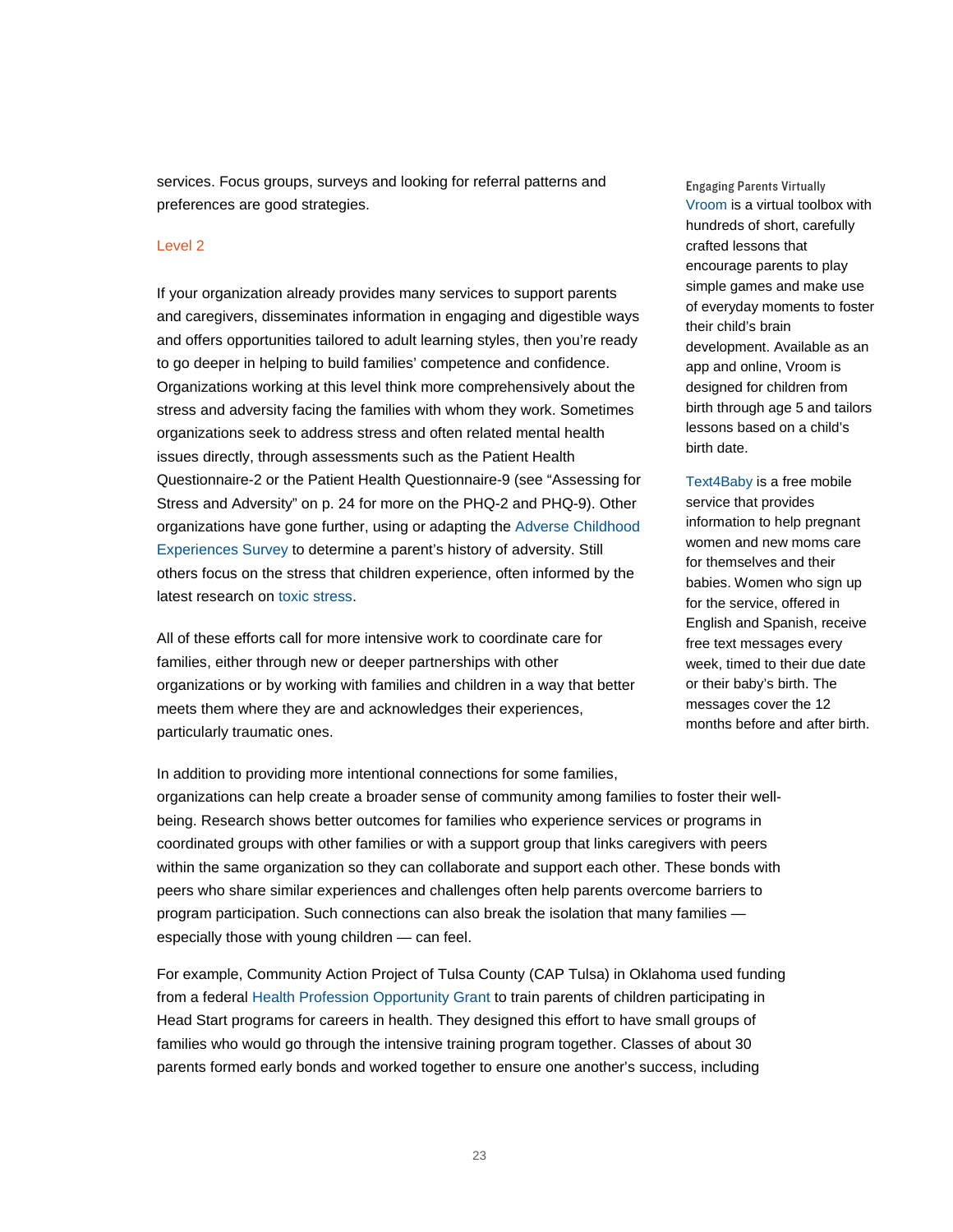forming study groups and helping one another with transportation, child care and other issues as they arose.

Many child- and family-serving organizations often overlook such efforts to build social networks and connections among parents, but these are key to helping families feel empowered and make connections that last beyond a service or program. They also can enable organizational leaders to design programs that better meet the needs of families.

Another innovative example is the New Haven Mental Health Outreach for MotherS (MOMS) Partnership in Connecticut. MOMS Partnership trains mothers within neighborhoods to be community ambassadors who do mental health outreach and provide information on child development in places where moms regularly go, such as grocery stores and nail salons. By creating a network of mothers who reach out to fellow mothers, help them identify stress in their lives and connect them with the emotional support and financial resources they need, MOMS hopes to improve the lives of mothers and their young children.

To prepare staff to more deeply engage with families, they must have a better understanding of the people they serve and the impact of the stress and adversity associated with living in poverty on parents and caregivers. While overcoming the immediate obstacles of poverty tends to take precedence over addressing long-term needs, research also indicates that poverty's effects on parents can make planning for the long term a challenge. Ways to train staff include tapping into new brain research and trauma-informed care,

which can help your organization modify its systems, policies and practices to adapt to the challenges low-income families face.

Another proven strategy that your organization might consider taking on is more focused mentoring and coaching of parents and caregivers. Adults learn best when they are actively using skills, concepts and content directly relevant to their lives and needs. [6](#page-32-5) An increasing number of programs, such as Boston'[s Economic Mobility Pathways](https://www.empathways.org/) (formerly Crittenton Women's Union) and Denver's [Warren Village](http://warrenvillage.org/) use mentoring to build on parents' strengths, actively engage them in learning and help keep families focused on long-term goals by managing or ignoring nearterm challenges and distractions.

Finally, programs can help families achieve financial stability by assessing parent and caregiver skills and education levels; starting to collect data on family income, savings and work readiness; or developing partnerships with local workforce development, adult education or financial literacy

Assessing for Stress and Adversity A variety of tools can help organizations meet parents where they are. We include several leading assessment tools below.

- The Adverse Childhood [Experiences Survey](http://www.acestudy.org/) helps better serve families and children by determining whether individuals have a [history of adversity or](http://acestoohigh.com/got-your-ace-score/)  [trauma,](http://acestoohigh.com/got-your-ace-score/) linking those experiences with health outcomes.
- Th[e PHQ-2](http://www.cqaimh.org/pdf/tool_phq2.pdf) and [PHQ-9](http://www.phqscreeners.com/pdfs/02_PHQ-9/English.pdf) provide a validated assessment of a parent's level of mental well-being, consisting of two and nine questions, respectively.

Brain Development and Families [Building the Brain's "Air Traffic](http://developingchild.harvard.edu/resources/building-the-brains-air-traffic-control-system-how-early-experiences-shape-the-development-of-executive-function/)  [Control"](http://developingchild.harvard.edu/resources/building-the-brains-air-traffic-control-system-how-early-experiences-shape-the-development-of-executive-function/) System

[Building Adult Capabilities to](http://developingchild.harvard.edu/resources/building-adult-capabilities-to-improve-child-outcomes-a-theory-of-change/)  [Improve Child Outcomes](http://developingchild.harvard.edu/resources/building-adult-capabilities-to-improve-child-outcomes-a-theory-of-change/)

[Using Brain Science to Create](https://www.youtube.com/watch?v=kHIq-8J2K0Q)  [New Pathways out of Poverty](https://www.youtube.com/watch?v=kHIq-8J2K0Q)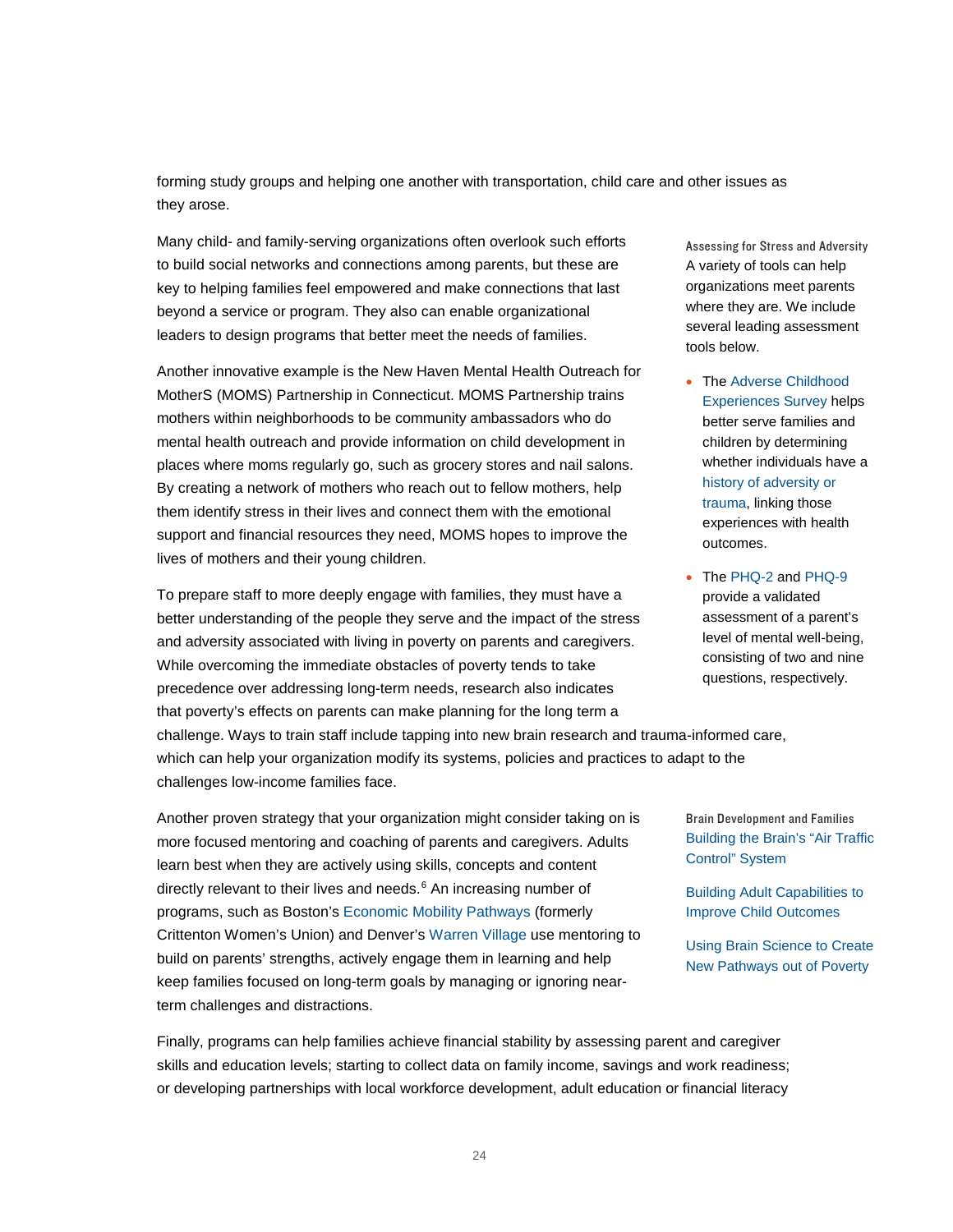programs to help families access their services. For example, Connecticut's All Our Kin helps parents become licensed child care providers, thereby increasing their economic opportunities and knowledge of early childhood education, as well as the availability of high-quality early education in a community.

### Level 3

Once you are familiar with the concepts and practices around engaging families and finding ways to build on their strengths, your organization is ready to move more deeply into jointly creating programs and services, with families driving the change they want to see in their lives and communities. With this approach, parents build and act on their skills and competencies, raising their voices with confidence and helping to lead efforts within the organization, such as determining the content of training, making decisions on meeting times and locations and identifying other family and community needs that the organization could help address.

At this level, staff who work directly with parents and caregivers are proficient in the art of coaching and work with them to create goals and a road map for accomplishing those goals — with programs and services tailored to their family. Parents are often in the driver seat in coordinating peer learning opportunities, establishing networks and learning communities and maintaining support groups without the involvement of professional staff. Parents work with program staff to begin moving toward greater change within the community — on behalf of themselves and their children.

Staff also will be ready and able to step aside and let parents shape the organization's programs with an equal or leading voice in designing and selecting services and deciding how to conduct outreach and engagement overall. For example, Chicago's [Community Organizing and](http://www.cofionline.org/) [Family Issues](http://www.cofionline.org/) (COFI) has a parent leadership/community-organizing model in which parents first learn about leadership and team

Helping Children and Families Address Trauma Trauma-informed care recognizes the adverse effects and long-term implications of stress resulting from poverty or violence — on children and their parents. Such care "emphasizes physical, psychological and emotional safety" for staff and families and enables the latter to "rebuild a sense of control and empowerment" [\(The Trauma](http://www.traumainformedcareproject.org/)  [Informed Care Project\)](http://www.traumainformedcareproject.org/).

[Perspectives and Resources](http://gucchdtacenter.georgetown.edu/TraumaInformedCare/index.html)  [on Trauma-Informed Care](http://gucchdtacenter.georgetown.edu/TraumaInformedCare/index.html)

[The Trauma Informed Care](http://www.traumainformedcareproject.org/resources.php)  [Project](http://www.traumainformedcareproject.org/resources.php) (comprehensive list of resources)

[National Center for Trauma-](http://www.samhsa.gov/nctic)[Informed Care and](http://www.samhsa.gov/nctic)  [Alternatives to Seclusion and](http://www.samhsa.gov/nctic)  [Restraint](http://www.samhsa.gov/nctic)

[Helping Traumatized Children](https://traumasensitiveschools.org/tlpi-publications/download-a-free-copy-of-helping-traumatized-children-learn/)  [Learn](https://traumasensitiveschools.org/tlpi-publications/download-a-free-copy-of-helping-traumatized-children-learn/)

development. They then assess a community issue by going door-to-door to talk with other parents, refining the challenge they want to solve and building a coalition of parents, businesses and community organizations to address that issue. COFI provides structure and support for parents to lead but does not specifically set the agenda for what they are trying to change.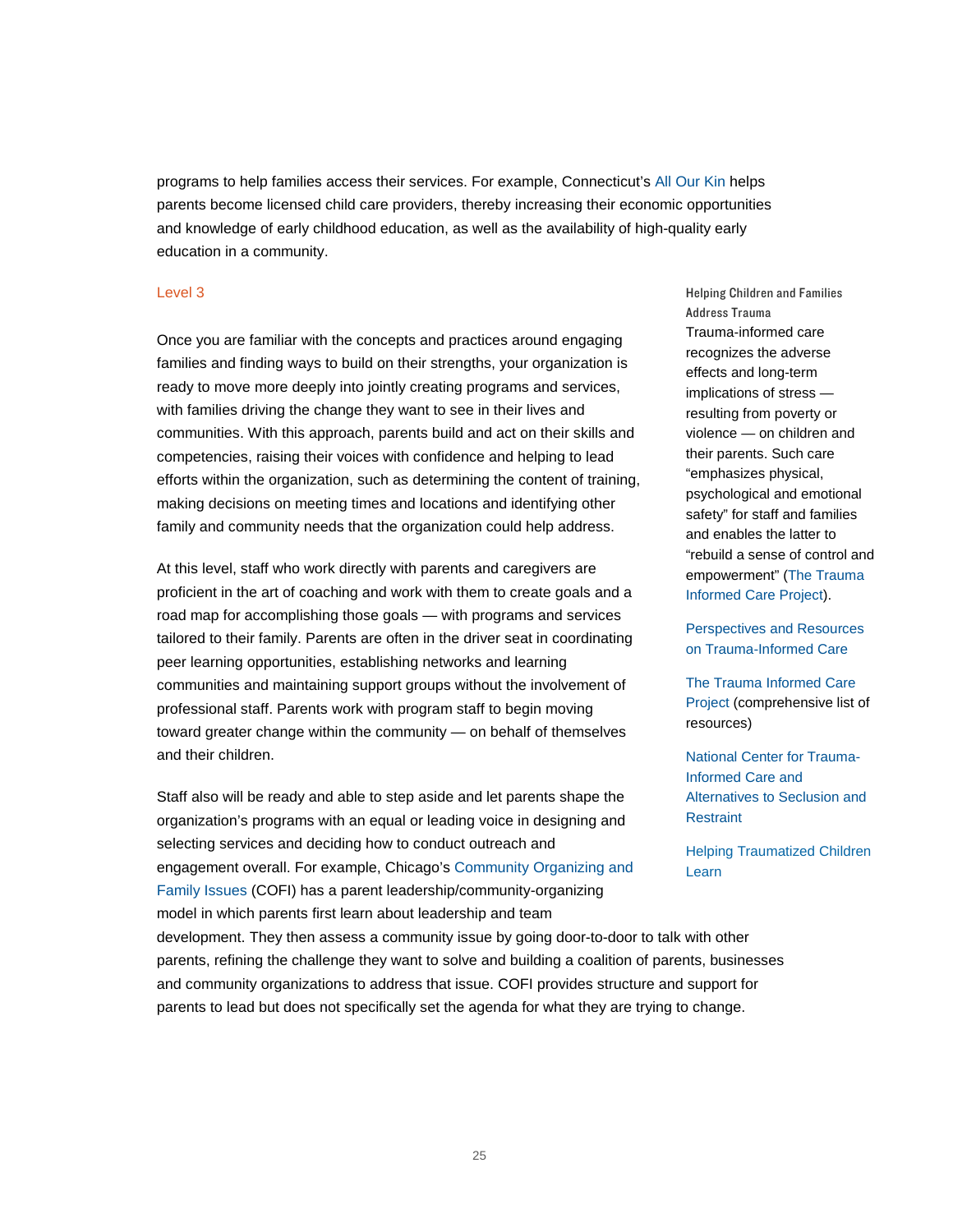#### **DOMAIN 3: LISTENING TO AND FORMING PARTNERSHIPS WITH PARENTS**

### Strategies to Deepen Your Work

Making progress in this area can take time, but doing so can make a significant difference for families and organizations. Remember that it is best to pick one or two of the items in the assessment to address and move ahead slowly. As you assess your progress, check in with parents and staff on how they perceive changes. Progress requires great empathy for parents and caregivers that respects the barriers they face (such as racism) and appreciates and elevates their inherent strengths. It also means a commitment to changing the fundamental relationship of professional provider as expert and parent as student to one in which both are equals. Eventually, organizations are comfortable allowing families to lead significantly in terms of helping to guide their direction and services within the community.

#### Level 1

To begin, organizations can provide simple, accessible, multilingual communications at various literacy levels to parents and caregivers. Materials are generally considered most accessible to families when they are at no higher than an eighth-grade reading level. Additionally, staff composition should reflect the people your organization serves, including race and languages spoken.

To help staff understand the families they serve, leaders can begin by ensuring their employees comprehend the realities of living with financial insecurity and working in low-wage jobs. Poverty simulations (see "Learn More: Poverty Simulations") are a good way to orient staff and remind them of the structural challenges low-income families face, highlighting the difficulty of residing in communities that lack the resources they need to thrive.

Another simple step is providing programs and services at times when parents and caregivers can actually attend — taking the time to understand their schedules and comfort levels with meeting at your organization. For example, you may want to offer services in the evening or on weekends or provide assistance with transportation, child care or meals — if families need that kind of support — to allow them to participate.

Organizations can also strive to accommodate different needs by learning how their families differ. Do they live in rural or urban areas? Are they mostly single- or two-parent families? Knowing more about a family's circumstances can enable staff to better meet needs.

## Learn More: Poverty Simulations [Missouri Community Action](http://www.povertysimulation.net/)  [Network's Poverty Simulation](http://www.povertysimulation.net/) promotes greater

understanding of poverty by having participants role-play a month in the lives of lowincome families trying to meet basic needs.

#### [Access of West Michigan](http://accessofwestmichigan.org/initiatives/poverty-education-initiative/poverty-simulation-workshop/)

does a poverty simulation workshop that allows participants to experience the daily struggle of low-income families and motivate them to become involved in activities that help reduce poverty in our communities.

[Playspent.org](http://www.playspent.org/) is an online tool by Urban Ministries of Durham that simulates the struggles of living on a limited income. Users must make decisions, such as where to work and live, trying to make ends meet for 30 days.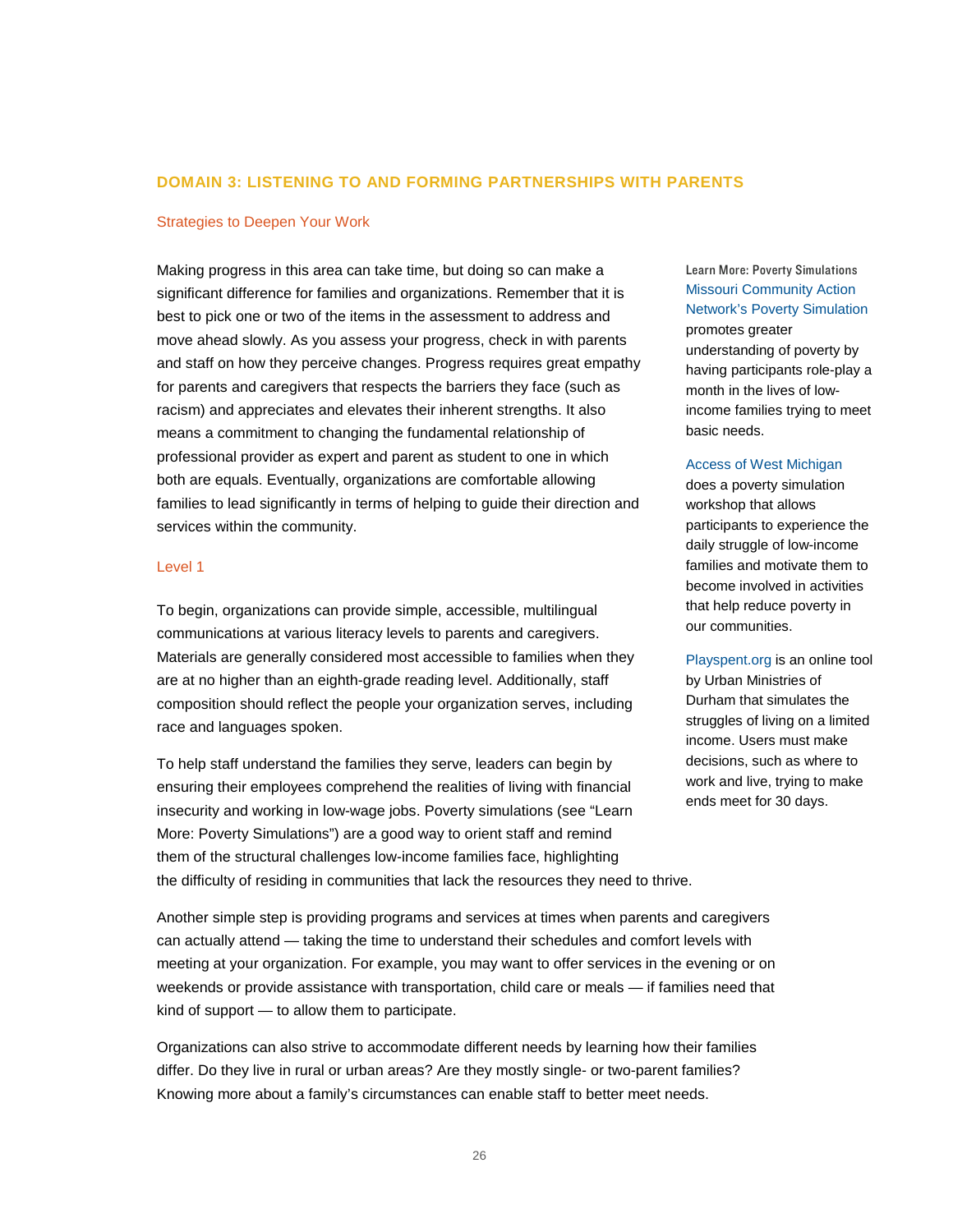In addition, organizations can give parents and caregivers opportunities to develop their leadership skills. Do you have a parent volunteer who would like to organize a workshop or lead an exercise class? Developing programming driven by and for parents and caregivers is a good way to signal to families that they are valued and an asset to the work in the community. Policy councils within Head Start organizations are a good model for structuring time and space for parents and caregivers to weigh in on program decisions and reflect on what is and isn't working within the organization. Frequent focus groups or surveys can be invaluable vehicles for engaging parents, especially those who may not have time for regular participation through meetings or committees. For example, the Children's Museum of Atlanta uses its text-messaging system to not only notify parents and caregivers of upcoming events and activities but also to ask simple questions about the types of programs and scheduling they most want.

#### Level 2

After strengthening organizational and staff methods of listening to parents and caregivers, many nonprofits and schools have gone on to create additional leadership opportunities for them. Organizations can form parent advisory councils or ask parents to serve on their board of directors. Ideally, a critical mass of parents and caregivers, instead of just one, would serve on the board to bring a range of voices and perspectives and help create an environment in which their opinion matters. For example, Boston's [Thrive in 5](http://thrivein5boston.org/) initiative, which aimed to ensure all city children had what they needed to succeed in school and beyond, required all subgrantees to have parents represent one-third of their board members. This helped ensure biases and assumptions about parents and their lives did not shape or drive organizational priorities. With parents and caregivers in the room helping to lead the work, you can embed the authentic voice, needs and strengths of families throughout your organization.

Organizations can also arrange to have meetings in places convenient to families. For example, parents frequently prefer to meet in their own homes or neighborhoods. In addition to balancing the power dynamics as mentioned previously, meeting where parents feel comfortable helps reduce the burdens of traveling to an office and having to find care for their children. Your organization could adopt one of many research-based or promising home-visitation models, such as [Parents as](http://www.parentsasteachers.org/) Teachers, [Nurse-Family Partnership](http://www.nursefamilypartnership.org/) and [others,](http://www.ncsl.org/documents/cyf/HomeVisitingProgramModelDescriptions.pdf) so that you can connect with families where they are most comfortable. Even without a home-visiting program, staff willingness to meet in neighborhoods close to families makes it easier for them to get the support they need.

Additionally, organizations can enhance family engagement through programs that enable parents and caregivers to hone their leadership skills (such as how to organize their peers for a common cause) and apply them in a project that strengthens their community. The [Parent](http://www.cga.ct.gov/coc/plti_about.htm)  [Leadership Training Institute](http://www.cga.ct.gov/coc/plti_about.htm) is one key resource for developing parent leaders, helping to build their skills as change agents for their children by engaging in self-reflection; practicing democratic skills such as voting and policy advocacy; and leading a project to improve some aspect of their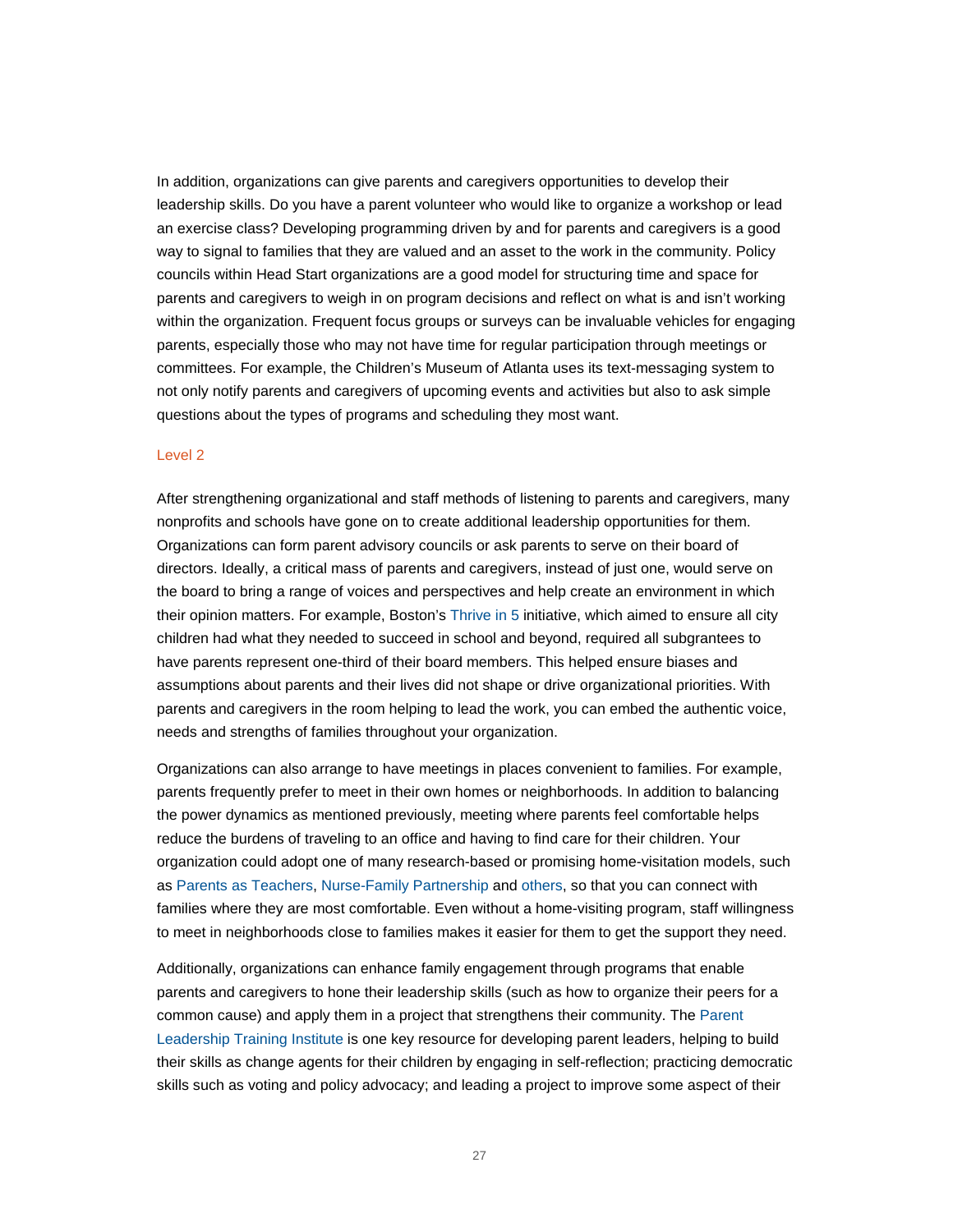community. Another is I am a Leader, a program of [CDF,](http://cdfaction.org/) which includes two components: (1) a training program for parents to develop their leadership skills and, once completed, (2) a team project to improve early childhood education in Clarkston, Georgia. Such leadership programs can advance community change efforts and lay the groundwork for launching new ones to address a variety of neighborhood issues. In the case of I am a Leader, participants have focused on helping the early childhood education system serve the large multicultural community of refugees in Clarkston. One project led to a bigger effort to train more early educators who come from the communities served.

Organizations can focus on making a long-term commitment to an issue, place or both, spanning multiple years to build trust and effect multistage change.

#### Level 3

Organizations that have done many of the things described in the first and second levels are well on their way to fostering more authentic parent engagement. Leaders can further do so by establishing and promoting a family-centered agenda, in which parents and caregivers determine the family goals and activities they and the organization will focus on and pursue.

Parent ambassadors, for example, not only provide important feedback to organizations but also can help strengthen parents' confidence and skills as they work alongside program staff. Though many of these positions are voluntary, some provide a stipend or salary that helps support families, build self-confidence and show value for parents and caregivers on par with professionals in an organization. Other organizations find ways to allow families to take ownership of programs and services[. CASA de Maryland,](http://wearecasa.org/) which serves low-income immigrant communities, describes its 60,000 participants as members rather than clients. Participants pay a \$25 membership fee that covers a vast number of classes and services, as well as a vibrant social network, among other benefits. Parents and caregivers represent one-third of the organization's board, enhancing their skills in managing programs, budgets and being part of a board structure — which, in turn, enhances their ability and confidence to speak up and on behalf of their community.

Another important strategy involves using learning communities to foster collaboration and share wisdom on multiple levels. Organizations develop such communities for parents and professional staff to discuss families' needs and how to design and deliver services. They are a vehicle for organizations and parents to exchange information, share lessons and jointly develop solutions beyond the boundaries of one organization.

Some organizations have created ambassador roles, in which parents and caregivers recruit and serve their peers. These ambassadors can be highly effective in building trust and community within your programs. Initially, they might simply provide organizational information to parents and caregivers and encourage them to follow up if they are interested and want to learn more. Peer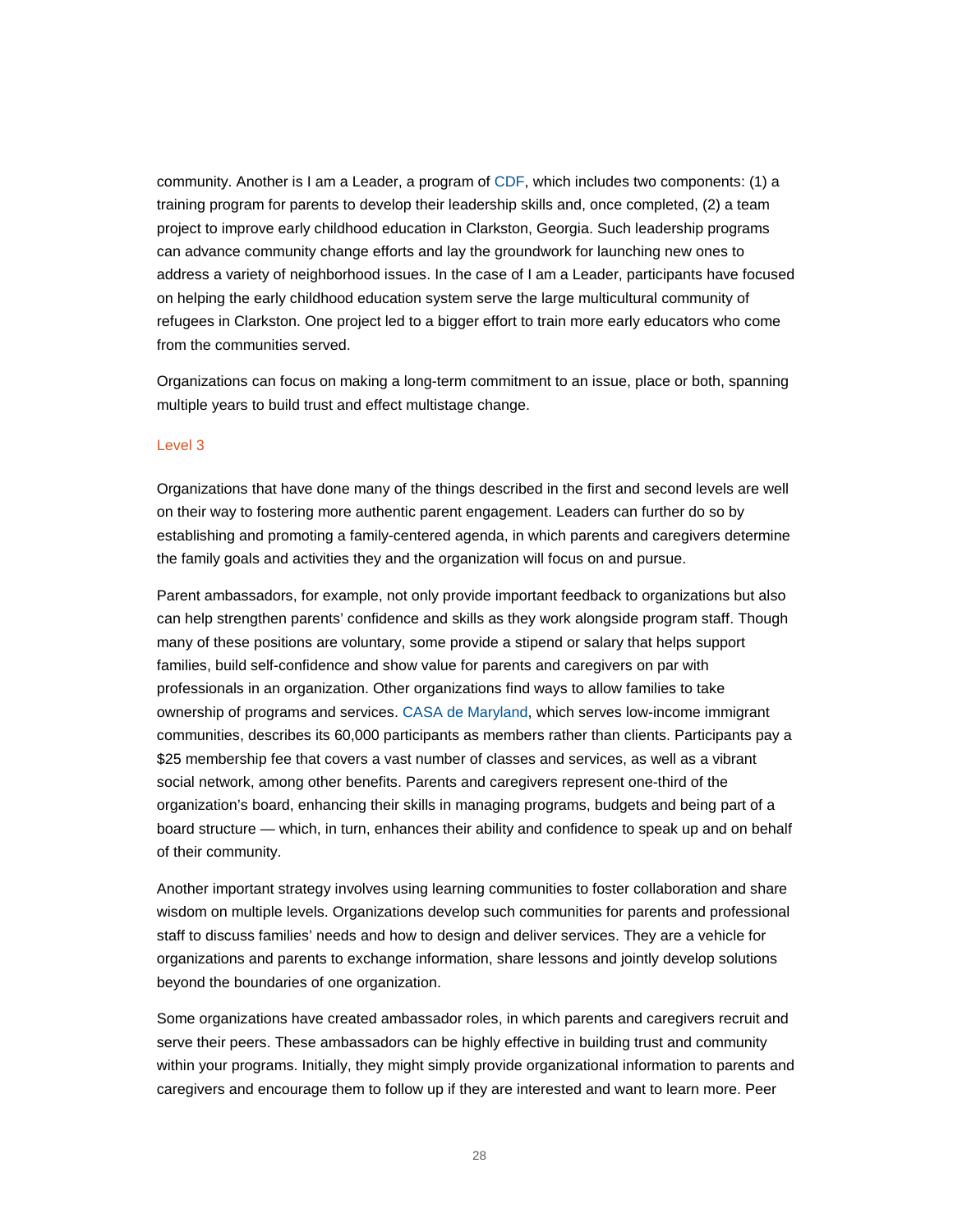networking could be episodic (such as a community movie night) or ongoing (such as parent meet-ups, which Boston's Thrive in 5 regularly hosted).

Other programs have also found ways for parents to work alongside staff to recruit other families to participate in particular services or events. [Raising A Reader Massachusetts](http://raisingareaderma.org/) uses volunteer parent ambassadors to coach other parents on how to read to their kids and foster early literacy, and early data show this approach has led more parents to participate. Th[e New Haven MOMS](http://newhavenmomspartnership.org/)  [Partnership](http://newhavenmomspartnership.org/) goes a step further, hiring local mothers as staff in their Community Ambassadors program. These ambassadors receive training in promoting health, child development and mental wellness and are trusted referral sources for fellow mothers in their community. Finally, the [Magnolia Place Community Initiative](http://www.magnoliaplacela.org/) in Los Angeles and [AVANCE,](http://www.avance.org/) a parent skill- and confidencebuilding training program, have developed ways to identify and hire parents (or have them volunteer) to lead a specific group of new parents through programs.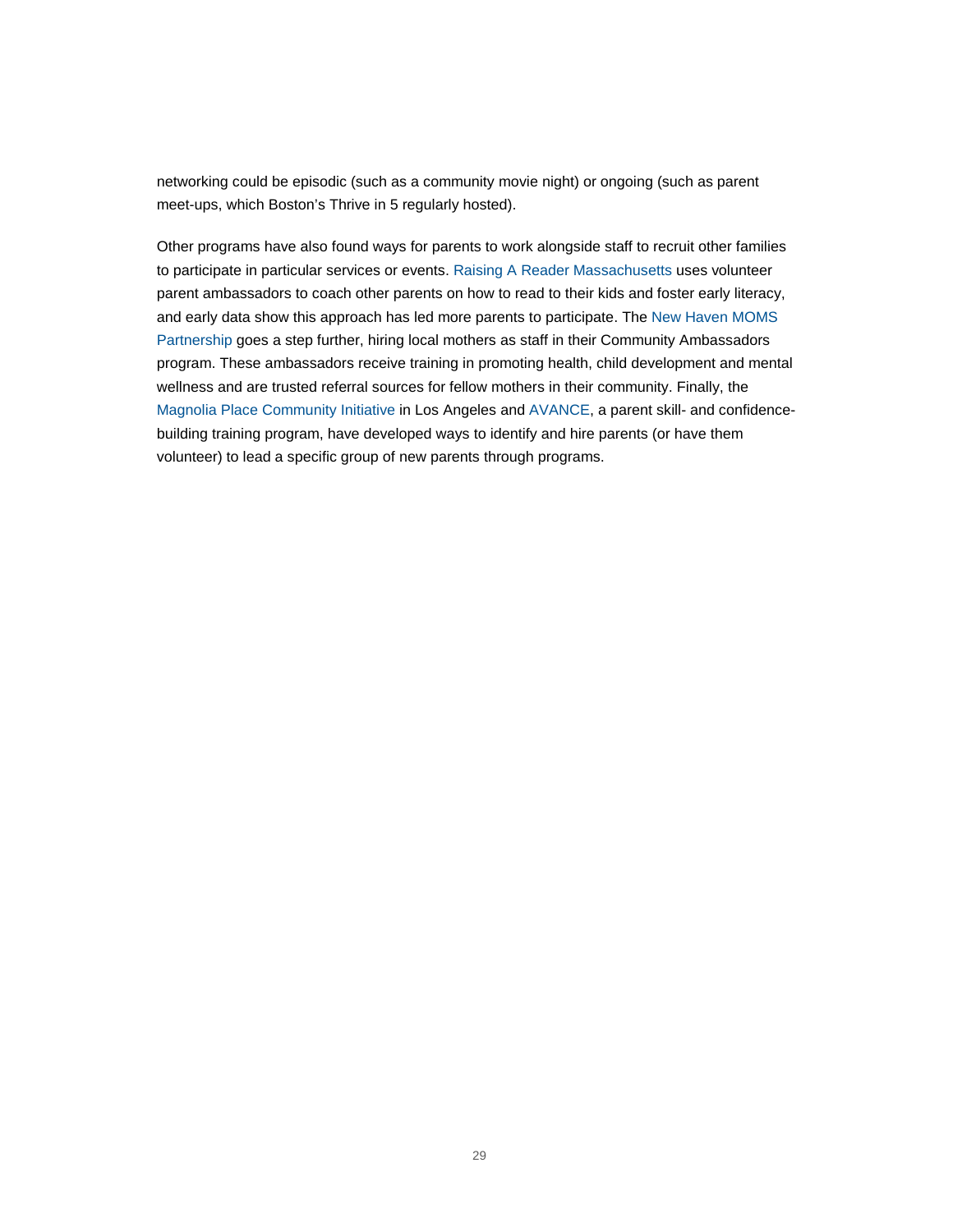## **DOMAIN 4: PARTNERING WITH OTHER ORGANIZATIONS TO BENEFIT FAMILIES**

### Strategies to Deepen Your Work

You can quickly find and put in place ways to build a seamless system of services across various organizations for parents and caregivers. Rewiring existing programs for ease of use makes it much more likely that families and communities will actually take advantage of them. Even just providing information on available services that families can access at any time or place can make a difference.

As organizations develop better relationships with others serving families in their community, they can begin to create more formal, stronger partnerships and alliances. For example, having memoranda of understanding between organizations can improve families' access to services, as well as the level of services they receive. Finally, organizations can pursue one of the increasingly prominent models of community alignment to establish shared goals, strategies and practices for the benefit of families.

#### Level 1

Taking a more comprehensive approach to working with families is a critical step in achieving whatever outcomes your organization hopes to realize. You don't have to do it all, but you do need to connect the dots for families to provide programs and services as seamlessly as possible. To improve referral services, organizations can collect data on how families interact with the agency and other services (through surveys or examining referral patterns and preferences). Staff who work directly with families should have time to develop their familiarity and relationships with other key organizations so that families experience a warm handoff (e.g., a phone call or email introduction) instead of a cold referral (e.g., the phone number to the Medicaid office). Ideally, all the organizations with whom you work also respect families and share a similar spirit of inclusion and equity.

Leadership can set up roundtables or luncheons so staff can meet others within the community, helping to form these relationships and a deeper understanding of available resources. You could set aside slots for professional development sessions at your organization for staff from partner organizations to provide an opportunity to learn together, build relationships and increase your collective capacity to serve the community.

You and your partners also can streamline or replace similar administrative processes with universal ones that all of you share. For example, a comprehensive needs assessment is a critical part of understanding where families are starting from in terms of their strengths, needs and goals for themselves and their children. The [Garrett County Community Action Committee](http://www.garrettcac.org/) in Maryland recently revamped its needs assessment to focus on a "Crisis to Thriving" scale that asks families to identify where they are in a range of areas including employment, housing, child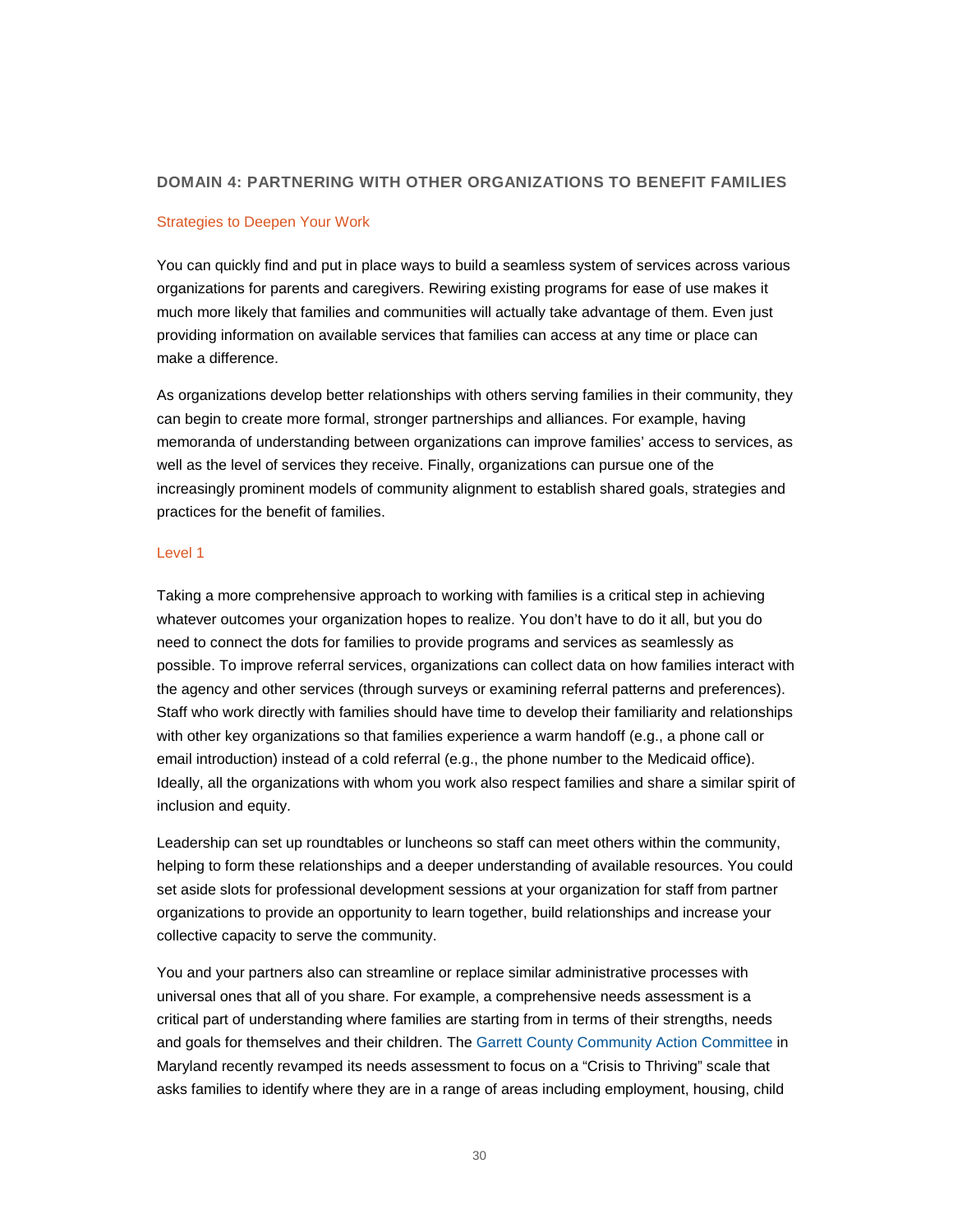care and self-esteem/motivation. The nonprofit uses this form with other partners across the county and is helping a neighboring county's community action agency adopt a similar intake form. Moreover, in Florida, the [Children's Services Council of Palm Beach County](http://www.cscpbc.org/) has worked across multiple organizations and county agencies to develop a streamlined assessment tool to help identify and connect services around a family's needs.

## Level 2

If your organization has accomplished most of the items in Level 1, then you are ready to deepen partnerships with others in your community to better serve families. Your organization can consider using learning communities to foster collaboration among agencies, and with parents, and share wisdom on multiple levels. Organizations can develop such communities for parents and professional staff to discuss families' needs and how to design and deliver services. Learning communities can also add value across organizations within a given neighborhood or across neighborhoods. They are a vehicle for exchanging information, sharing lessons and jointly developing solutions beyond the boundaries of one organization.

To improve coordination and meet parent and caregiver needs across programs, organizations can enter into deep programmatic partnerships. Often defined through memoranda of understanding, such partnerships seek to align services to make programs fit together more smoothly and facilitate families' access to them. A critically important part of this work involves aligning data systems across organizations. Creating true twogeneration approaches across programs or in a community requires being able to understand the services and outcomes for all family members. Indeed, many two-generation programs have worked tirelessly to align data systems and develop common data elements and outcome goals. In Atlanta, for example, partners [Educare Atlanta](http://dunbarlearningcomplex.org/educare/) and [the Center for](http://tcwfi.org/)  [Working Families Inc.](http://tcwfi.org/) not only share their data with each other but also with families so that parents can provide input on what program changes are needed and engage in their own progress.

The goals around this work are typically twofold. First, organizations aim to provide seamless services that meet a range of family needs for shared goals, rather than inadvertently working at cross-purposes. Second, organizations undertake this work to consciously maximize resources

Learn More: Two-Generation Approaches

Two-generation approaches connect low-income families with early childhood education, job training and other tools to achieve financial stability and break the cycle of poverty. The following provide more information on these approaches:

- [Creating Opportunity for](http://www.aecf.org/resources/creating-opportunity-for-families/)  [Families,](http://www.aecf.org/resources/creating-opportunity-for-families/) a KIDS COUNT policy report, describes two-generation approaches to reducing poverty and recommends ways to equip parents and kids with what they need to thrive.
- [Ascend at the Aspen](http://ascend.aspeninstitute.org/)  [Institute,](http://ascend.aspeninstitute.org/) a national hub of two-generation programs, policy ideas and research, hosts a network of leaders from various sectors who are working to bridge child and adult services, systems and policies.
- National Human Services Assembly produced two reports on two-generation strategies [for young](http://www.nassembly.org/Uploads2/Resources/NHSAFull_Report2GenOSOWFamilies.pdf)  [parents who are not in](http://www.nassembly.org/Uploads2/Resources/NHSAFull_Report2GenOSOWFamilies.pdf)  [school or working](http://www.nassembly.org/Uploads2/Resources/NHSAFull_Report2GenOSOWFamilies.pdf) and on addressing the needs of [young families.](http://www.nationalassembly.org/uploads/Publications/TwoGenerationApril2015.pdf)
- The Future of Children's [Helping Parents, Helping](http://futureofchildren.org/publications/journals/journal_details/index.xml?journalid=81)  [Children](http://futureofchildren.org/publications/journals/journal_details/index.xml?journalid=81) provides a strong research base for what we know and have yet to learn about these strategies.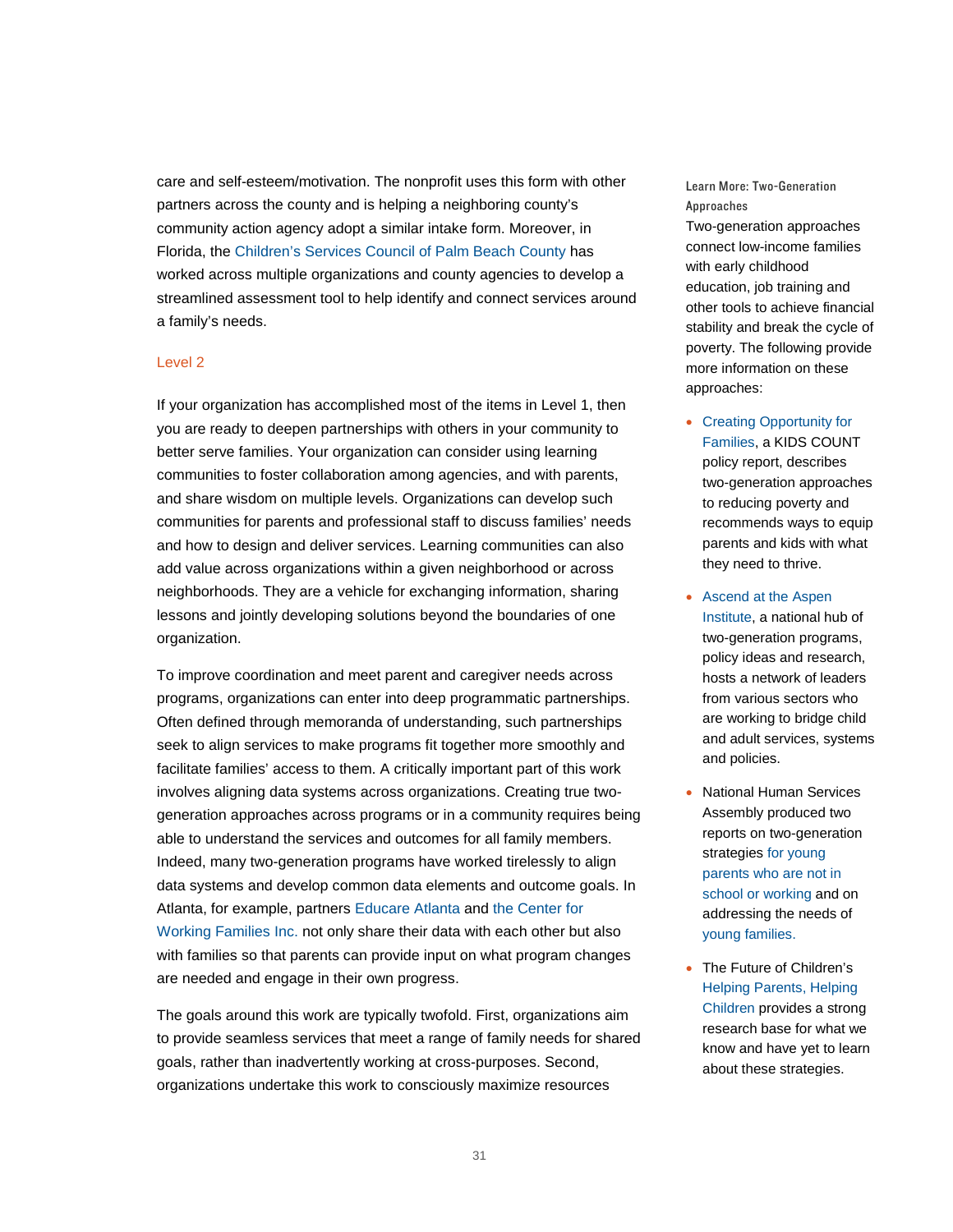across pools of funding. One of the greatest challenges family-serving organizations face is meeting various parent needs with limited and sometimes inflexible funding. Accordingly, they seek partnerships to leverage or complement their funding. Memoranda of understanding often help articulate roles and responsibilities, allow for shared data and ensure caseworkers across organizations work in tandem to help families achieve their goals.

### Level 3

Organizations strive to align their work with other providers in their community around common family-engagement approaches. Accordingly, they develop shared goals that help create interlocking services (eliminating gaps) and maximize resources across funding pools. A number of the [Campaign for Grade-Level Reading](http://gradelevelreading.net/) communities have coordinated the development of community-wide goals, as well as the activities necessary to realize them.

One exemplary community alignment effort is [READ! Reading Success by 4th Grade,](http://www.readby4thgrade.com/) a Springfield, Massachusetts, initiative to improve reading proficiency for third-graders. Community leaders have developed a blueprint with annual reading goals and strategies executed by multiple community organizations.

Part of this work will include partnering with organizations that can help parents and caregivers who are interested in finding pathways to better-paying jobs. Organizations serving children can form partnerships with adult literacy, higher education or other training programs to co-locate programs and help parents pursue in-demand degrees and credentials. For example, the Nurse-Family Partnership in Indianapolis has worked with Goodwill Industries to help parents gain access to job training and other employment services to help stabilize their families' finances.

Finally, Garrett County's health department runs the area's home-visiting program, but Garrett County Community Action Committee's leadership encouraged the county to layer in an online GED program that would allow participating parents and caregivers to work toward earning their GED. This, in turn, would enable them to move forward on a path to increase their education or qualify for higher-skilled jobs in the community.